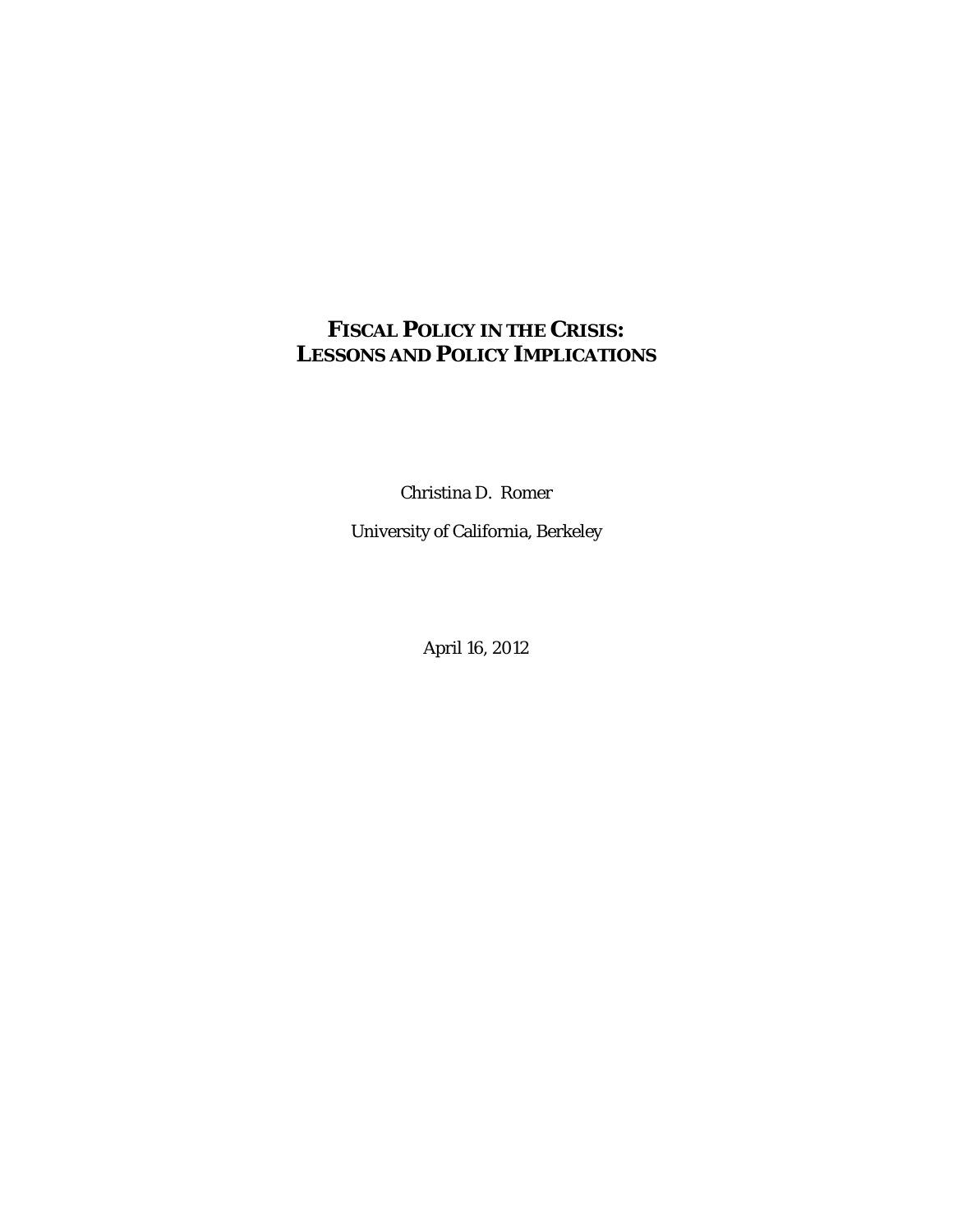### **I. INTRODUCTION**

In thinking about the lessons from the crisis for fiscal policy, the first question is: Which crisis do you mean? The world economy has faced at least three crises since late 2008: a financial crisis, an unemployment crisis, and a fiscal crisis.

The three crises are clearly interrelated. The 2008 financial crisis took a terrible toll on credit availability and confidence, and so caused the unemployment crisis by devastating aggregate demand. High unemployment and measures to stabilize the financial system and spur demand pushed budget deficits to frightening levels—which unnerved bond markets and helped to drive borrowing costs to intolerable levels for some countries.

Unfortunately, we are still in the middle of the last two crises. Unemployment remains painfully high throughout much of the world. And the fiscal problems in Europe have not been fully resolved—and I strongly suspect that they will get worse before they get better. Moreover, if I am right about Europe, we may not have seen the last of the financial crisis either. Sovereign default remains a terrible threat to the health and stability of the world financial system.

Given the precarious state of the world economy, it is important to take a clear-eyed look at what we have learned about fiscal policy from all three crises. I will argue that there are two main lessons that are at once so standard they are almost trivial, and at the same time so often ignored by policymakers that they are fundamentally important. Those simple lessons are that fiscal changes have large effects on output and employment in the near term, and that unsustainable budget deficits over the long term eventually lead to ruin.

These two simple lessons, along with a number of corollaries, have important implications for policy today. They suggest that the strategies being pursued by Europe and the United States are deeply flawed, and are unlikely to see us through our trio of crises successfully. They also suggest that alternative policies that would work are available and feasible.

I suspect that much of what I have to say will sound familiar to many at the IMF. The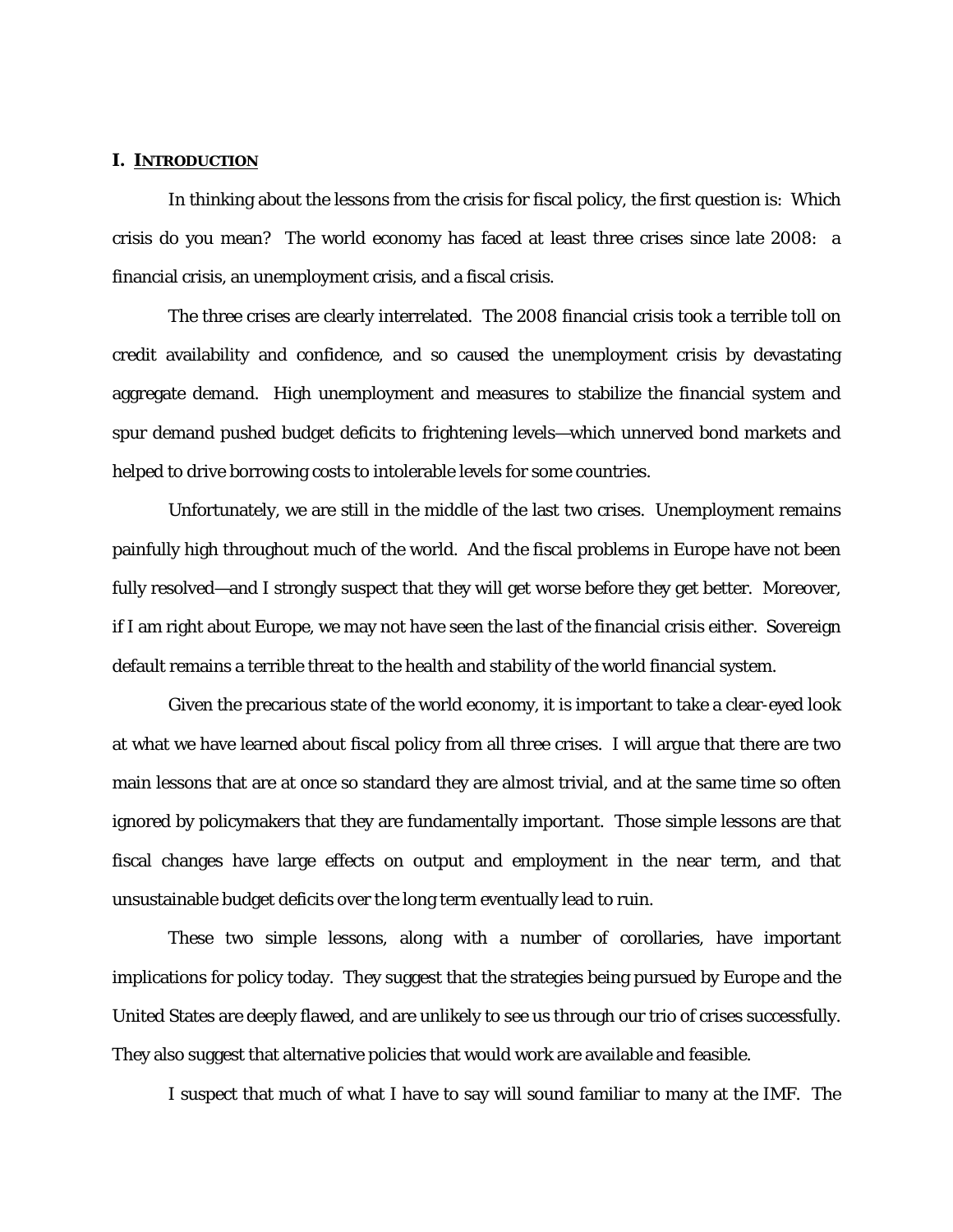Fund was a strong proponent of fiscal expansion in the heart of the crisis because it understood the power of fiscal stimulus for recovery. In the past year, it has also become a crucial voice of reason in the debate over austerity, arguing for gradual fiscal consolidation and variable country responses.[1](#page-27-0) If anything, what I hope to do is both strengthen the IMF's support for these sensible prescriptions, and urge it to make the recommendations even bolder.

### **II. FISCAL POLICY LESSONS**

Let me start with what I think we have learned about fiscal policy over the past few years.

### **Lesson No. 1: Changes in Fiscal Policy Have Large Effects in the Short Run**

The first lesson is that fiscal policy actions have significant and quantitatively important effects on output and employment in the near term. And, these effects are in the standard direction—fiscal expansions are expansionary, and fiscal contractions are contractionary. This lesson comes in part from research done as a result of the crisis, and in part from a serendipitous resurgence of interest in fiscal policy shortly before the downturn.

*Evidence***.** The evidence takes two broad forms. One is better time-series evidence. A number of new studies have sought to identify fiscal changes, both positive and negative, that were not taken in response to the state of the economy. For example, David Romer and I used presidential speeches and Congressional reports to identify tax changes in the United States taken for philosophical or deficit-reduction reasons rather than for countercyclical purposes. Valerie Ramey looked at news about military spending, which should be driven by geopolitical developments, not by the current or projected state of the economy.[2](#page-27-1)

These studies then look at what happens to output or unemployment following these relatively exogenous changes in fiscal policy. Their central finding is that fiscal changes have large and statistically significant effects in the expected direction. David Romer and I show that more careful treatment of identification leads to larger estimated impacts. Indeed, our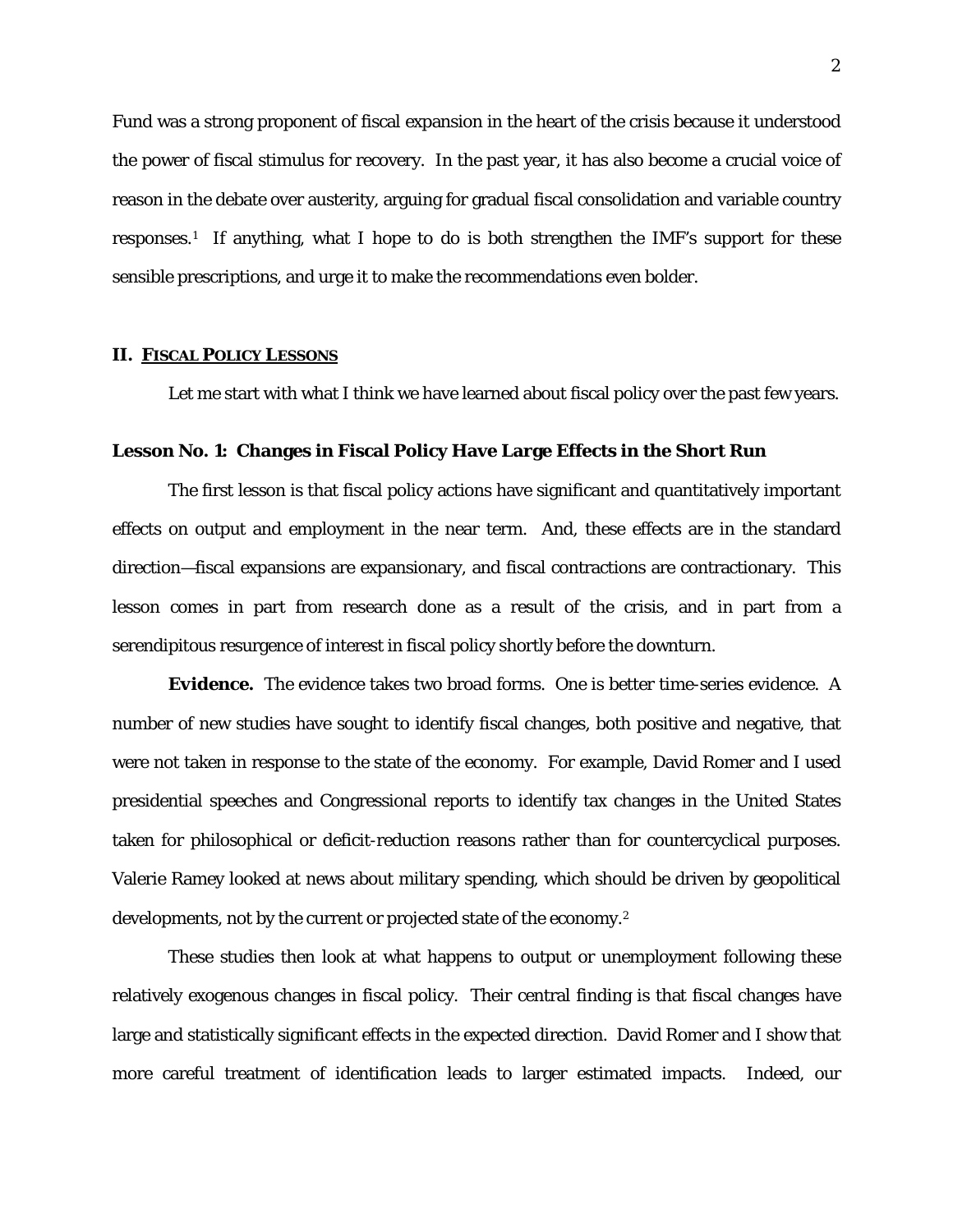estimated multiplier for tax changes is very large—a tax cut of 1 percent of GDP raises output by about [3](#page-27-2) percent after 10 quarters.<sup>3</sup> This is more than twice as large as the estimate based on measures of tax changes that are likely contaminated with endogenous movements.

The other form of new evidence comes from cross-section studies. Researchers have looked for natural experiments where fiscal changes affect certain regions and not others for relatively random reasons. For example, in the American Recovery and Reinvestment Act of 2009, between roughly \$100 and \$200 billion was allocated among states according to formulas that had nothing to do with how severe the recession was in the state. Two different studies find that states that received more of this formulaic spending had substantially and significantly better output and employment outcomes than states that received less. [4](#page-27-3)

In the past few years, there has been a veritable boom in such cross-sectional/natural experiment studies. As Table 1 shows, the multiplier at the regional level that comes out of these studies is usually between 1.[5](#page-27-4) and 2.<sup>5</sup> Now the translation of such a regional multiplier to an aggregate multiplier is complicated. It depends on such factors as the response of monetary policy, labor mobility, and demand spillovers to out-of-state producers. But a careful attempt to calibrate such factors by Emi Nakamura and Jón Steinsson suggests that when monetary policy is constrained by the zero lower bound, the aggregate multiplier corresponding to a regional multiplier of 1.5 is likely very large indeed.<sup>[6](#page-27-5)</sup>

*Taxes versus Spending***.** One area where questions remain is the relative impact of tax changes versus spending changes. Traditional macroeconometric forecasting models tend to find that spending changes, both expansions and contractions, pack a stronger punch than tax changes, particularly when the tax changes are expected to be temporary. But the needed headto-head test of the two types of fiscal changes, where the same care is used to identify exogenous changes, has not yet been done.

A related area of controversy is whether fiscal contractions can be expansionary in the near term, particularly if they take the form of cuts in government consumption.<sup>[7](#page-27-6)</sup> While there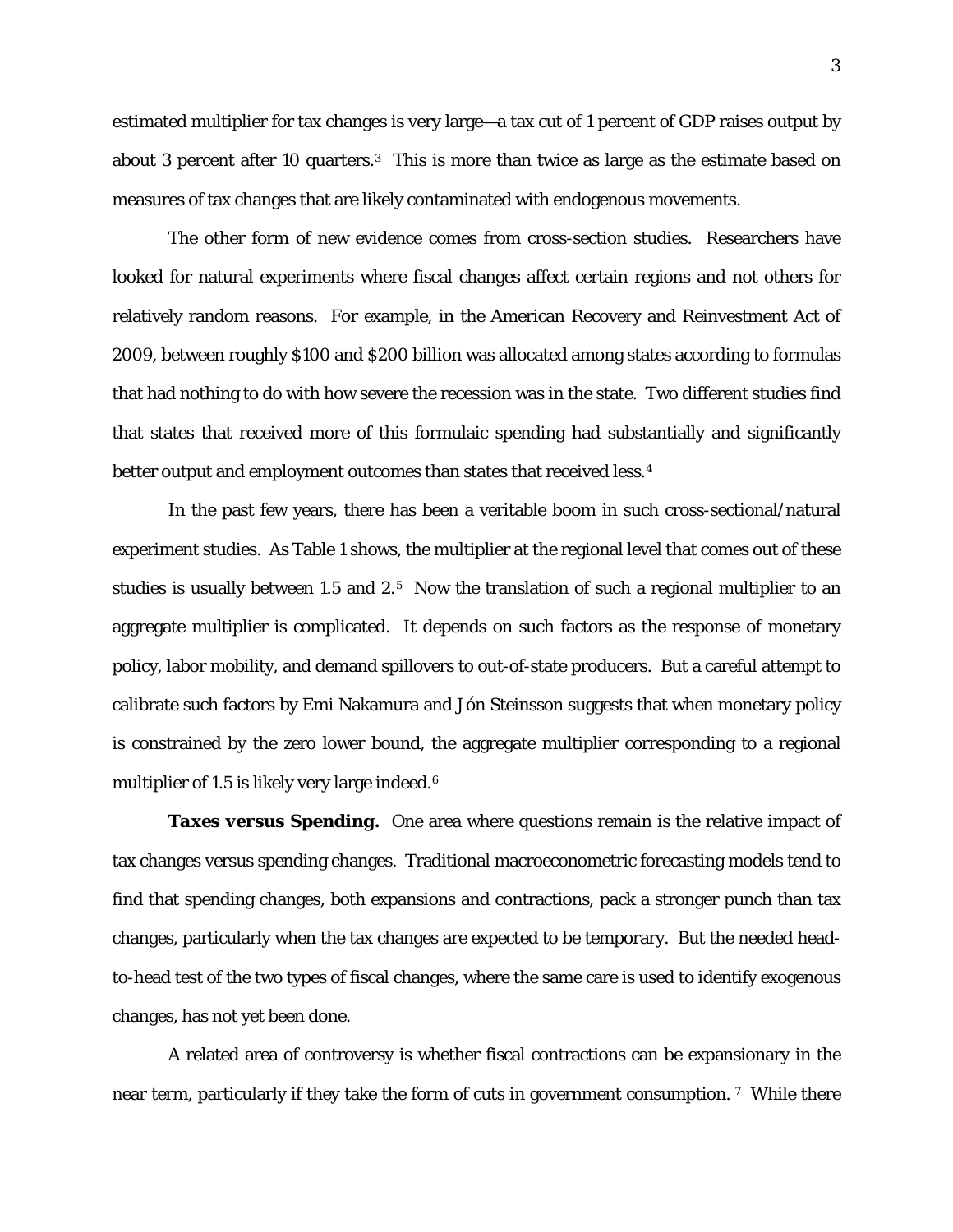are certainly cases where output grew in the wake of fiscal consolidations, those are very much the exception and not the rule.[8](#page-27-7) I find the IMF's 2010 study, which identified fiscal consolidations in fifteen countries over thirty years from budget documents and other narrative sources, compelling.<sup>[9](#page-27-8)</sup> That study finds that fiscal consolidations based on either tax increases or spending cuts have on average been contractionary over the near term, though those based on tax increases are more so.

Recent experience is certainly consistent with the IMF finding. As many observers have noted, countries that have moved immediately to fiscal austerity have experienced worse growth performance than countries that have not. [10](#page-27-9) This is true of countries that have been forced to contract by high borrowing costs (such as Greece and Spain), and countries undertaking austerity for more philosophical reasons (such as the United Kingdom). But much more needs to be done to address the possibility that recent moves to austerity have been correlated with other developments likely to depress output.

*Interaction with Monetary Policy.* The IMF study also provides a plausible explanation for why consolidations based on spending appear to be less contractionary. It finds that movements in the policy interest rate—that is, monetary policy changes—tend to mitigate fiscal contractions caused by spending cuts, but exacerbate these caused by tax increases. This, in turn, appears to be due to the fact that many tax increases for fiscal consolidation involve increases in the VAT, which increase measured inflation. Thus, the difference is largely a consequence of central banks not having the good sense to target measures of inflation that are net of tax impacts.

This finding is part of a broader realization of the crucial interaction between monetary policy and fiscal policy. Economists have long understood that monetary policy can limit the expansionary impact of fiscal stimulus and counteract the pain of fiscal contraction. But a number of recent theoretical and empirical studies have shown that fiscal changes are likely to be particularly potent when monetary policy is constrained by the zero lower bound on interest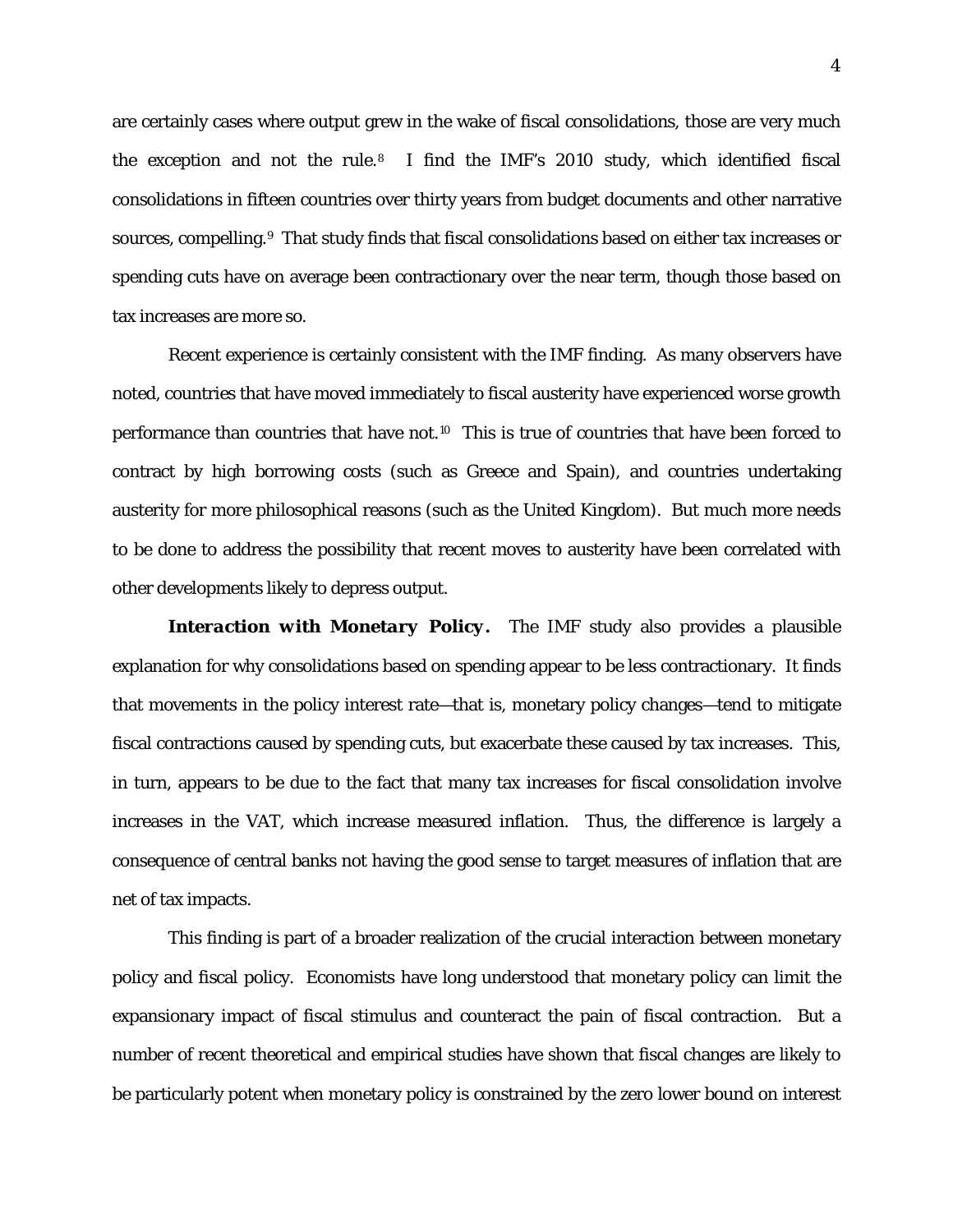rates, as it is today in many countries.<sup>[11](#page-27-10)</sup> This finding follows from the simple insight that if monetary policymakers would like to push the policy rate lower and are unable to do so, they are unlikely to offset a fiscal expansion and may be less able than usual to offset a fiscal contraction.

The fact that cross-region analyses of fiscal changes show large impacts is further evidence for this important interaction between the zero lower bound and the impacts of fiscal policy. Because monetary policy is fixed across regions within a country, those estimates show the impact of fiscal changes when monetary policy does not respond.

*Hysteresis Effects.* Fiscal changes may also be particularly powerful in times like the present for another reason, and in a very different way. When unemployment has been high for an extended period, the risks that normal unemployment may rise over the long run increase. The evidence for such "hysteresis" effects is far from ironclad. But what there is, is scary enough to be taken seriously. For example, Laurence Ball showed that countries that came out of the recession of the early 1980s more slowly, such as the United Kingdom and Germany, saw noticeable increases in their natural rates of unemployment, relative to countries that came out more quickly, notably the United States and Canada.[12](#page-27-11)

Further evidence of such hysteresis effects comes from the fact that as high unemployment has persisted in the United States following the financial crisis, analysts have increased their estimates of the natural rate. Figure 1 shows the evolution of estimates of the natural rate from the Congressional Budget Office (CBO), the Federal Open Market Committee of the Federal Reserve System (FOMC), and the Survey of Professional Forecasters.<sup>[13](#page-27-12)</sup> Two features stand out. First, all the estimates have increased by between a half and a full percentage point since the start of the crisis. Second, the analysts did not raise their estimates noticeably in response to the large rise in unemployment early in the crisis; it was only when unemployment remained elevated for a substantial period that their estimates rose.

These rising estimates of the natural rate do not prove that there is a hysteresis effect that can be addressed by fiscal policy. They could be the result of demographic changes or a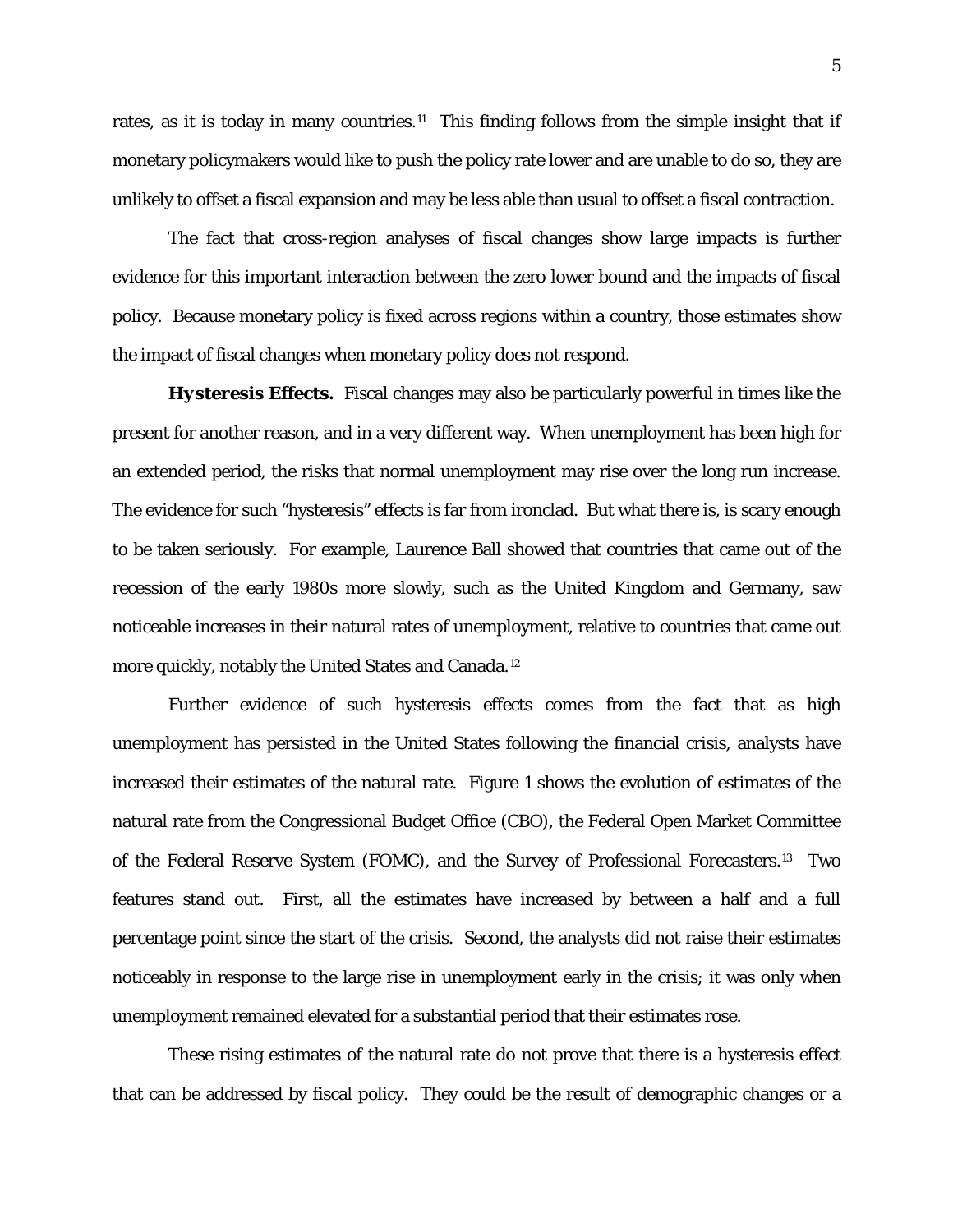lasting consequence of the financial crisis. But prolonged high unemployment (due at least in part to inadequate policy responses) is likely part of the story. Indeed, CBO explicitly attributes part of the increase in its estimate of the natural rate to the long-term effects of high unemployment. It estimates that this effect on the natural rate is about three-tenths of a percentage point.[14](#page-27-13) My great fear is that if we do not take measures to get unemployment down quickly, the passage of time may provide evidence that such hysteresis effects are even more potent than currently thought.

If hysteresis might be present, fiscal changes become even more important at a time when unemployment has already been extremely high for a prolonged period.<sup>[15](#page-27-14)</sup> Fiscal contraction would not only slow the recovery, it could cause unemployment to be permanently higher. Conversely, fiscal expansion might not only lower unemployment in the near term, but prevent a lasting rise in the natural rate.

### **Lesson No. 2: Unsustainable Long-Run Budget Deficits Eventually Lead to Ruin**

If the first lesson was that changes in the budget deficit matter more in the near term than we previously thought, the second is that they matter more over the long run as well. The days when economists and policymakers could be blasé about large and persistent deficits are over.

*Fiscal Crises.* The most fundamental way that long-run deficits matter is that they can lead to a fiscal crisis. Of course, we always knew that bond markets could turn on a country. But until recent events, I am not sure that I truly believed they would ever turn on a stable, advanced economy such as Portugal or Ireland.

When markets do turn, the results are terrible. A genuine fiscal crisis sets in train uncertainty, which squelches business; austerity, which further depresses the economy; and often political instability. If Greece shows just how terrible the fallout can be, Spain and Portugal show how devastating even a constrained crisis can be. Thanks to aggressive actions by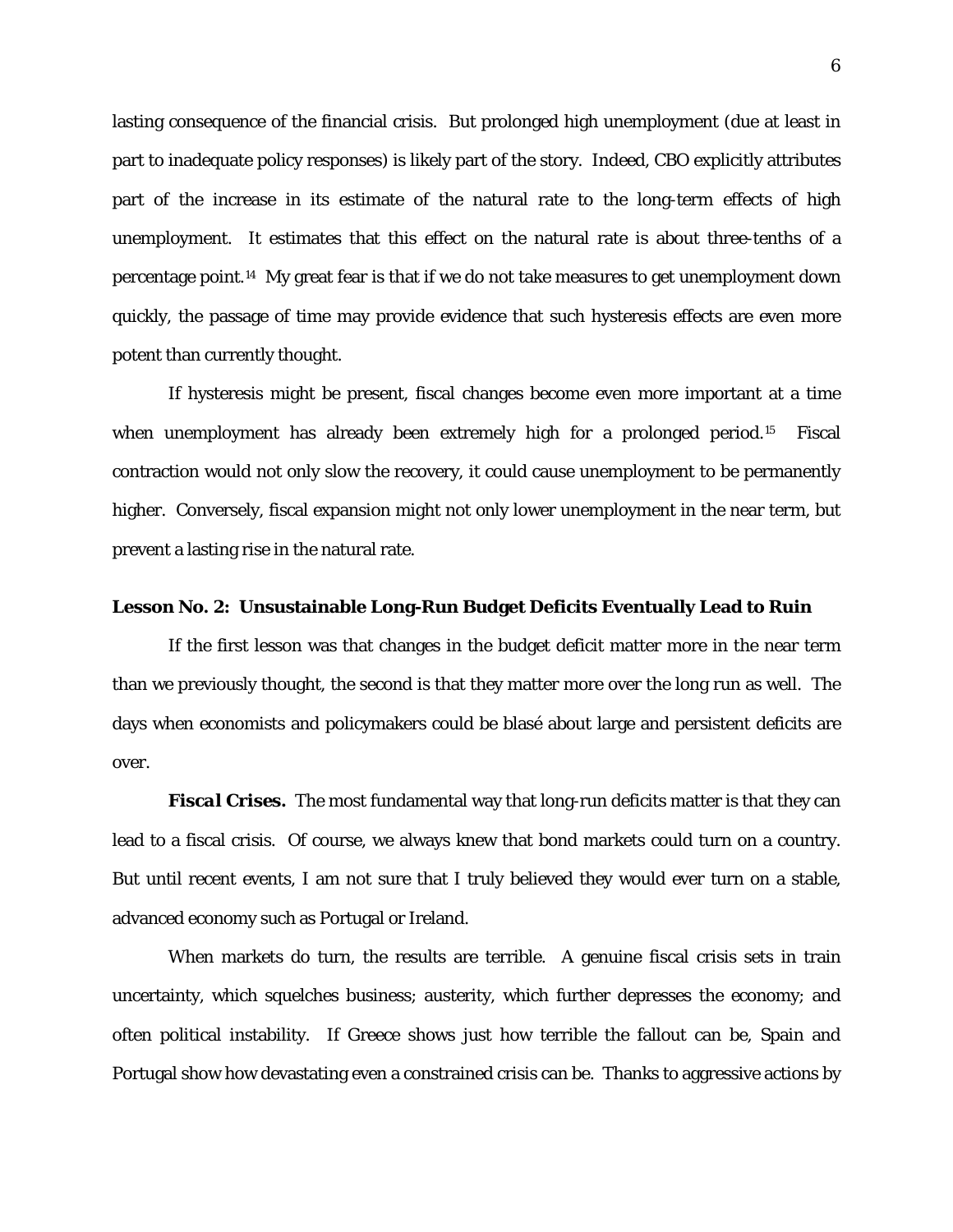the European Central Bank and by the countries themselves, borrowing costs in Spain and Portugal have not risen to Greek levels. But even so, the fallout in terms of unemployment and damage to these economies has been enormous.

Importantly, I see no sign that bond markets are on a hair-trigger—ready to pounce at the smallest provocation. Markets have shown remarkable calm in the face of such thoroughly bush-league and irresponsible actions as the terrible fight this past summer over raising the debt ceiling in the United States. Nor is there convincing evidence that there is a magic value of the debt-to-GDP ratio at which all hell breaks loose. Coming out of World War II, the United States had no trouble borrowing despite a debt-to-GDP ratio of roughly 115 percent; and Belgium and Japan are able to borrow today at historically low rates despite very high debt ratios. Instead, markets seem to turn on a country only after it becomes very clear that its long-run budget deficits are grossly unsustainable and that there is a clear unwillingness or inability of policymakers to deal with the situation.

And in considering sustainability, markets have shown themselves remarkably wise in understanding the key role that growth plays. Indeed, news about growth has been an important factor driving bond yields in Europe in recent years. To illustrate this fact, Table 2 shows the ten largest increases in the Spanish ten-year government bond rate since April 2011.<sup>[16](#page-27-15)</sup> For each case, I searched the *Wall Street Journal* for a story explaining the move.[17](#page-27-16) Concern about the European response to the debt crisis was the factor cited most often. In the remaining cases, bad news about growth was as prominent as bad news about Spain's fiscal situation: each factor was cited as the main reason for two of the increases and as one reason (together with the European policy response) for one of the others. Of course, this analysis does not prove that growth prospects were moving the bond market a substantial fraction of the time. But it does suggest that professional analysts felt they were often important.<sup>[18](#page-28-0)</sup>

*Crowding Out and Unbalanced Growth.* That unsustainable budget deficits can trigger a full-blown fiscal crisis even in advanced European countries is the most obvious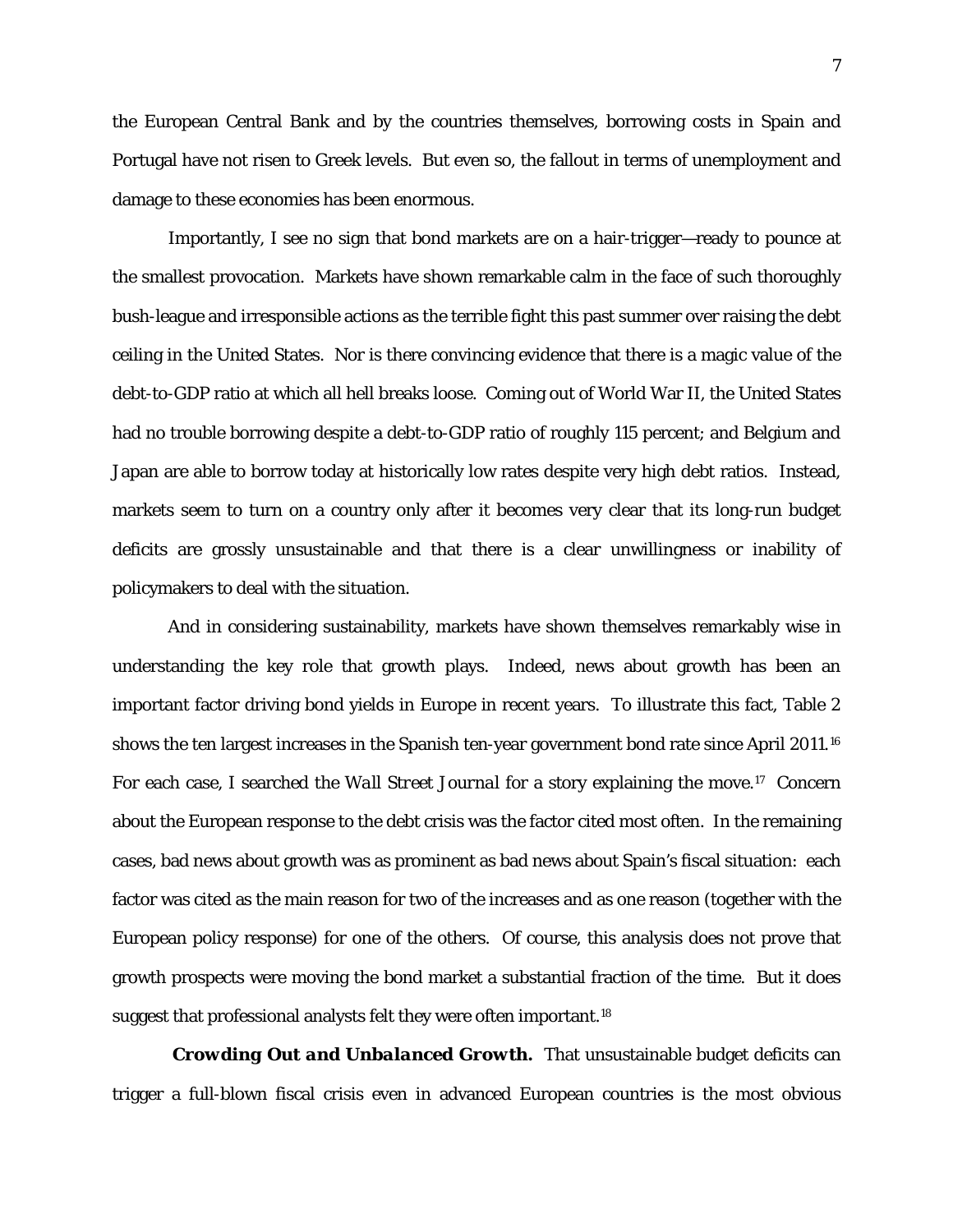manifestation of the general lesson that deficits matter more than we thought over the long run. But it is not the only one. I feel we have a greater appreciation than we once did that persistent deficits mess up an economy more generally.

 Economists usually focus on the degree to which government borrowing raises interest rates and so crowds out private investment. Though the evidence is mixed and not nearly as clear as one would like, my read is that this channel is present and important in normal times.[19](#page-28-1) But what is sometimes forgotten is that extensive government borrowing harms the economy even if enough foreign capital flows in to keep interest rates low. Most obviously, foreigners accumulate claims on the future output of the country receiving the capital inflow. This cannot help but reduce the growth of domestic living standards over time.

More generally, large and persistent budget deficits financed by large capital inflows may create an atmosphere where unbalanced growth and asset price bubbles can take hold. Observing the government borrowing extensively, seemingly without consequence, may create a culture of high debt and high consumption spending in the private sector. [20](#page-28-2) This in turn may lead to rapid house price appreciation, overinvestment in housing, and underinvestment in productive capital. This strikes me as a possible explanation for some of what happened in the United States in the mid-2000s.

*Limitation of Discretionary Stimulus.* A final consequence of persistent deficits that we have seen from the crisis is that they may limit the ability of countries to respond to recessions. In 2009, countries differed greatly in the amount of discretionary fiscal stimulus they undertook. This variation clearly had many determinants, including the severity of the crisis in each country and the strength of automatic stabilizers. But it also appears to be correlated with each country's fiscal health before the crisis.

Figure 2 is a scatter plot of discretionary stimulus in 2009 against the gross debt-to-GDP ratio in 2007 for the G-20 countries.<sup>21</sup> Though Japan is an extreme outlier, the other countries show a surprisingly strong negative correlation. Countries with high debt loads, such as Italy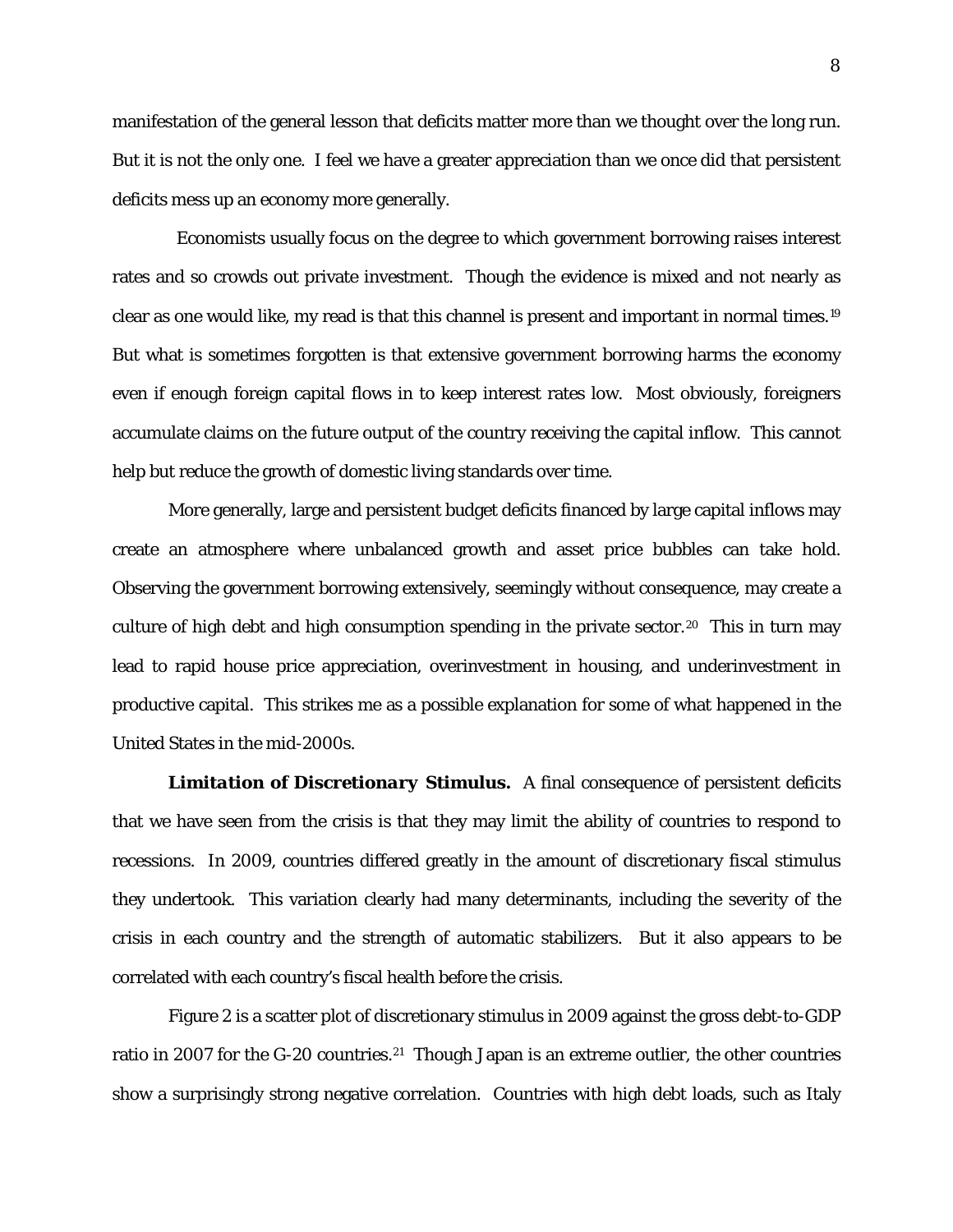and Greece, did relatively little fiscal expansion in 2009; those with low debt loads, such as China, South Korea, and Australia, took more aggressive action.

This apparent impact of high debt loads is potentially important. As we saw in 2008 and 2009, countries can face very large aggregate demand shocks. Being unable or unwilling to use fiscal stimulus in such circumstances because of a lack of fiscal space can be very costly (and indeed already has been for a number of countries).

#### **III. IMPLICATIONS FOR POLICY**

The two lessons that I have highlighted—fiscal policy matters in the short run, and large, persistent deficits are ultimately very costly—are certainly not novel. To a large degree, the experience of the past few years has just solidified or amplified what we already knew (or should have known). But, the implications that flow from these lessons are at odds with much of what we see going on with policy.

#### **Implication No. 1: Immediate Austerity Is Likely Counterproductive**

The first implication is that immediate severe fiscal austerity is a very bad idea in countries with high unemployment. Even in countries flirting with a crisis, immediately cutting spending and raising taxes in the current situation is very likely to do more harm than good.

Because fiscal contraction has powerful contractionary effects in the near term, immediate austerity is likely to make it difficult, if not impossible, to achieve significant budget progress. Table 3 shows data on five European countries undergoing austerity programs. In each case, unemployment has risen—often dramatically. Also, the forecasted fiscal situation remains grim for all of the countries. The IMF is predicting substantial increases in these countries' debt-to-GDP ratios in the immediate aftermath of the consolidations.

Of course, some of this deterioration is the result of high initial deficits. Even with significant reductions, the deficits in these countries remain large. Figure 3 looks at the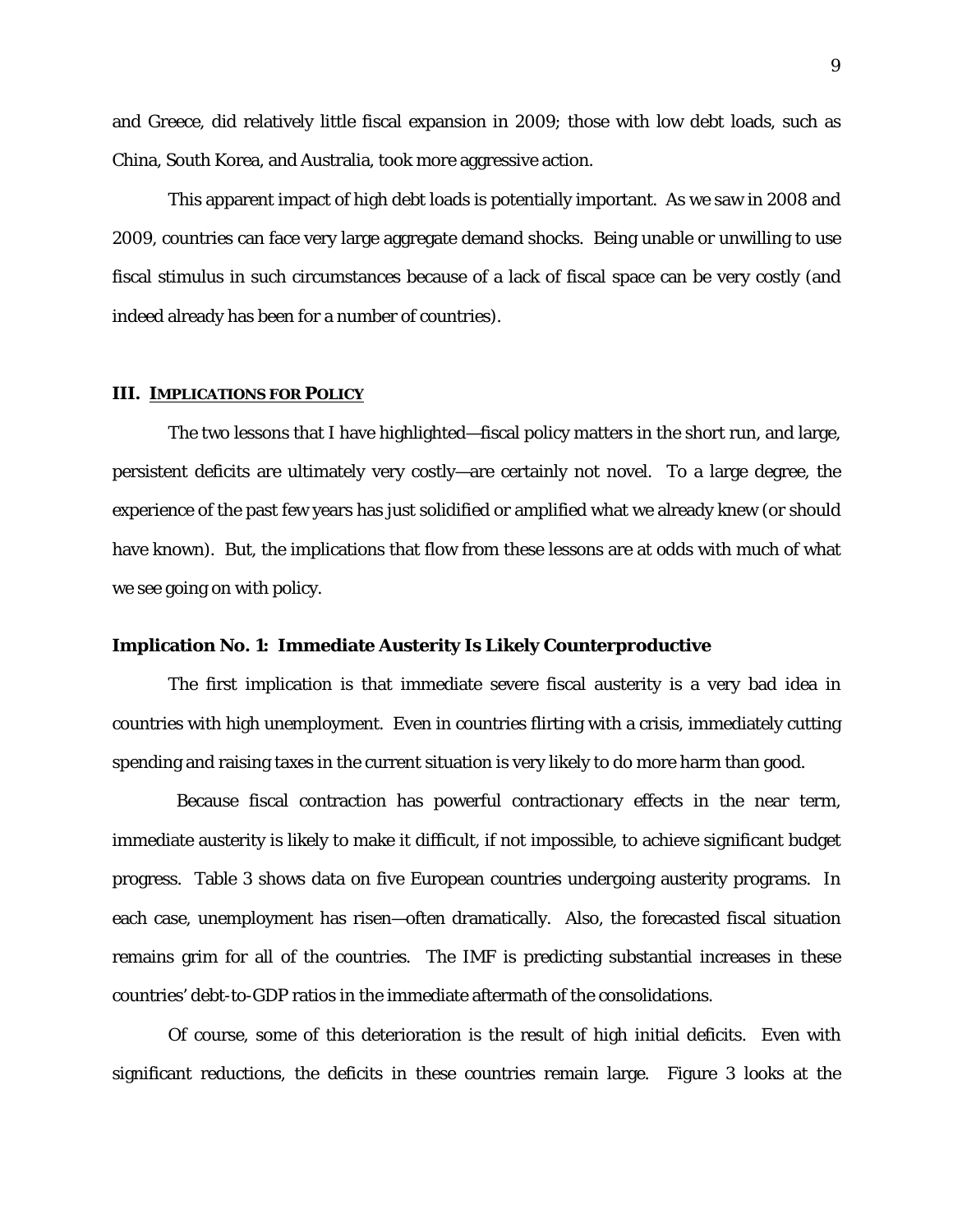relationship between fiscal consolidation and fiscal health in a wider sample of countries (the G-20 plus the "traditional" OECD), controlling for initial deficit levels.<sup>[22](#page-28-4)</sup> It is a scatter plot of the change in the debt-to-GDP ratio from 2009 to 2012 against the change in the cyclically-adjusted surplus from 2009 to 2011, where each variable has already been regressed on the level of the cyclically-adjusted surplus in 2009 and the fitted values have been subtracted off.[23](#page-28-5) In this sample, there is no correlation between austerity and the change in the debt situation over the relatively near term. The negative effects through lower growth appear to counteract the direct positive impact of the consolidation.[24](#page-28-6)

Not only does immediate austerity accomplish little in terms of near-term debt burdens, the longer-run effects may also be limited. Taking contractionary actions at a time of already high unemployment is bound to cause political resistance. Few are surprised to see young people taking to the streets in Athens or Madrid, when youth unemployment is over 30 percent in both countries. Painful measures are far more likely to be tolerated—and therefore to last—if they are taken at a time of relative economic health. To do them now is likely to breed turmoil and repudiation of needed actions.

The possibility of hysteresis is also very relevant. If prolonged high unemployment risks raising a country's normal rate of unemployment or lowering its normal labor force participation rate, this too would argue strongly against immediate austerity—even if all one cared about was the budget deficit. Nothing would make it harder for countries like Spain or Ireland to eventually return to a strong fiscal position than to have a smaller fraction of their population employed even in normal times.

### **Implication No. 2: Back-Loaded Austerity Is Needed**

The fact that immediate austerity is a bad idea for high-unemployment countries does not mean these countries should just ignore their fiscal problems. Large, persistent budget deficits are indeed a problem that demands immediate attention. The answer is that countries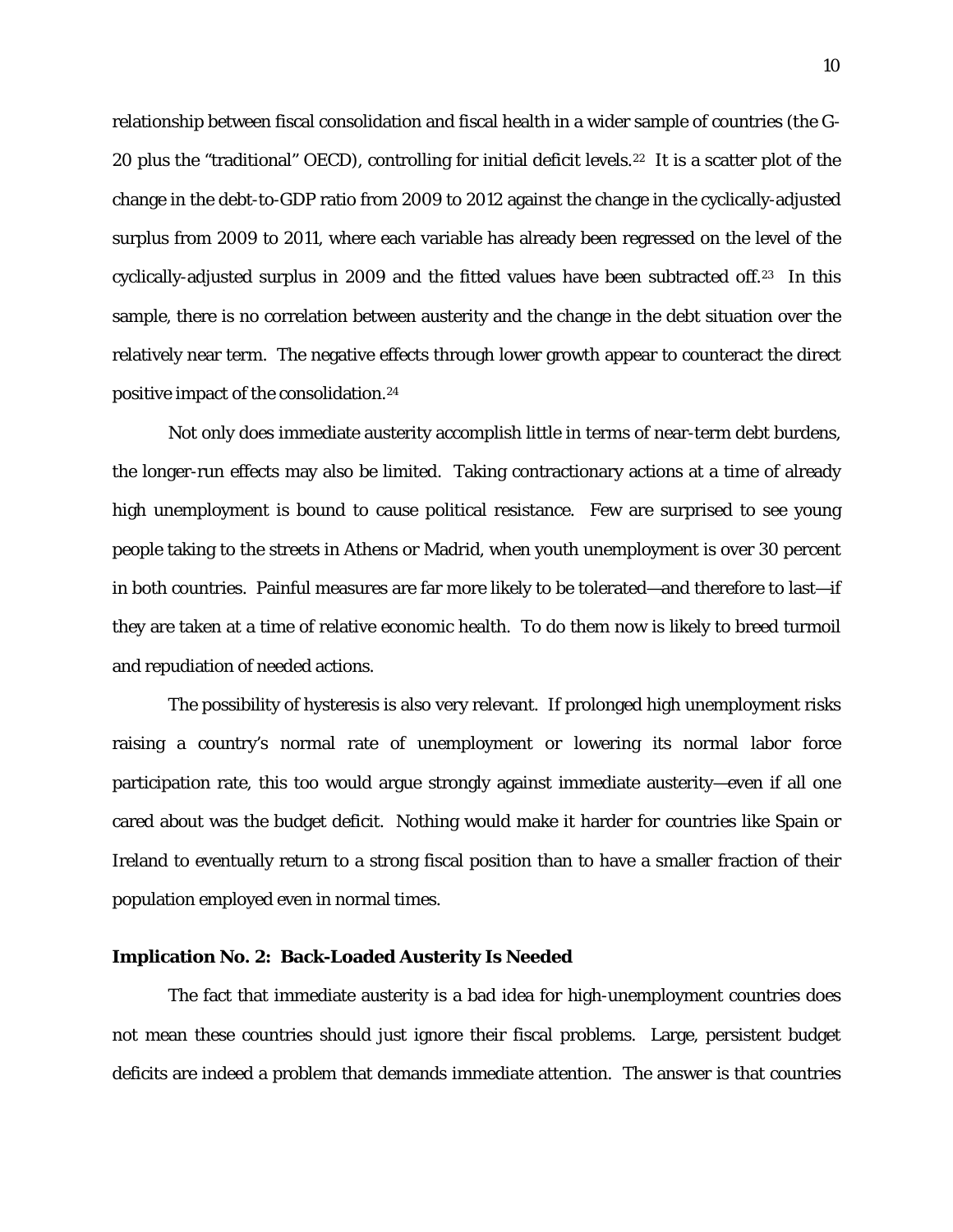should pass their deficit reduction measures now, but the actual spending cuts and tax increases should be phased in gradually. That is, the austerity plans should be back-loaded.

This recommendation goes strongly against what many say is needed. Some analysts and many politicians believe that the only way for an austerity plan to be credible is for it to be front-loaded. The bond market, in this view, will only be reassured by immediate pain. I don't buy it.

To begin with, there are examples of successful back-loaded plans. Table 4 shows five examples of fiscal consolidations that were legislated or fully formulated well in advance of most of the actual changes in taxes and spending. In each case, the reforms went into effect as originally legislated. The United States has a particularly strong history of such back-loaded changes to deal with the solvency of our Social Security program. There are also many examples of episodes where countries have announced broad deficit reduction goals and then legislated the needed changes over the subsequent years.<sup>[25](#page-28-7)</sup> Thus back-loading can and often does work.

Bond markets should be wise enough to realize that such phased-in consolidations are a sensible way forward. After all, if immediate austerity will have little impact on the debt burden, lead to political unrest, and perhaps result in a repudiation of the measures, why would markets be reassured by such moves? On the other hand, if countries pass well-specified, genuinely contractionary plans that phase in along plausible, not-too-delayed schedules, that should be genuinely confidence-enhancing.

Importantly, no one should think that such back-loaded plans are easy to pass or politically costless. Politicians who propose and vote for such plans will take the political heat immediately. They will have specified whose taxes they will raise and which spending they will cut. Having already paid the political price, politicians are more likely to fight to preserve the measures.

The gradual increase in the early retirement age in France from 60 to 62 that was passed in 2010 is a recent example of back-loaded fiscal reform. It is expected to improve the country's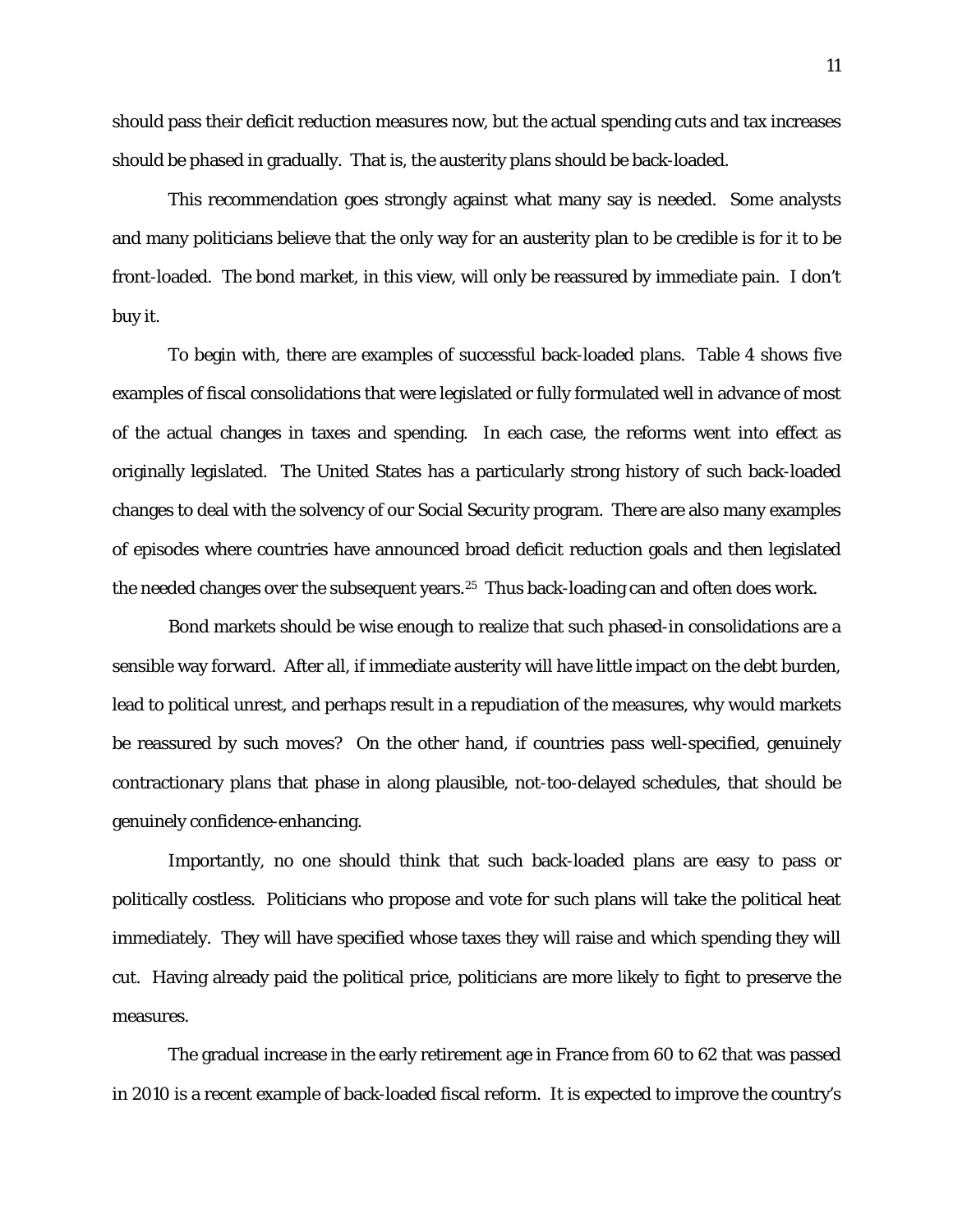long-run fiscal solvency without sharply reducing aggregate demand immediately. The reform will provide a test of whether such back-loaded plans can endure and phase-in as planned. It is noteworthy that so far, François Hollande, the Socialist candidate for President, has only proposed modifying the reform for people who started working at a young age; he has not urged abandoning the change altogether.

#### **Implication No. 3: Strong Countries Should Be Pursuing Expansionary Policy**

So far, I have described how immediate austerity is poor policy for countries with high unemployment, and how back-loaded consolidation is far better. Let me take that a step further and suggest that countries with elevated unemployment that can borrow at low rates should be continuing to use fiscal stimulus in the near term. They should still pass long-run fiscal consolidation measures soon, but they should be back-loaded to such an extent that they are expansionary in the short run. That is, they should be increasing their cyclically-adjusted deficits, not merely letting automatic stabilizers work.

This is certainly true for the United States. Despite some better-than-expected news on the labor market in recent months, American unemployment is still over 8 percent. Moreover, virtually no one is predicting the kind of rapid GDP growth over the next two years that is needed to return the unemployment rate to reasonable levels. At the same time, the U.S. longrun budget situation is truly abysmal. There is simply no question that the United States needs to enact a comprehensive plan for long-term deficit reduction as soon as possible. But any such plan could and should include another substantial dose of fiscal expansion in the short run— ideally one oriented toward public investment.<sup>[26](#page-28-8)</sup> Such additional near-term public investment would help put people back to work quickly; raise future productivity; and, because it was part of a comprehensive deficit-reduction plan, would not damage our fiscal credibility.

For countries running persistent trade surpluses, such as Germany and China, expansionary fiscal policy makes particularly good sense. Though neither country is suffering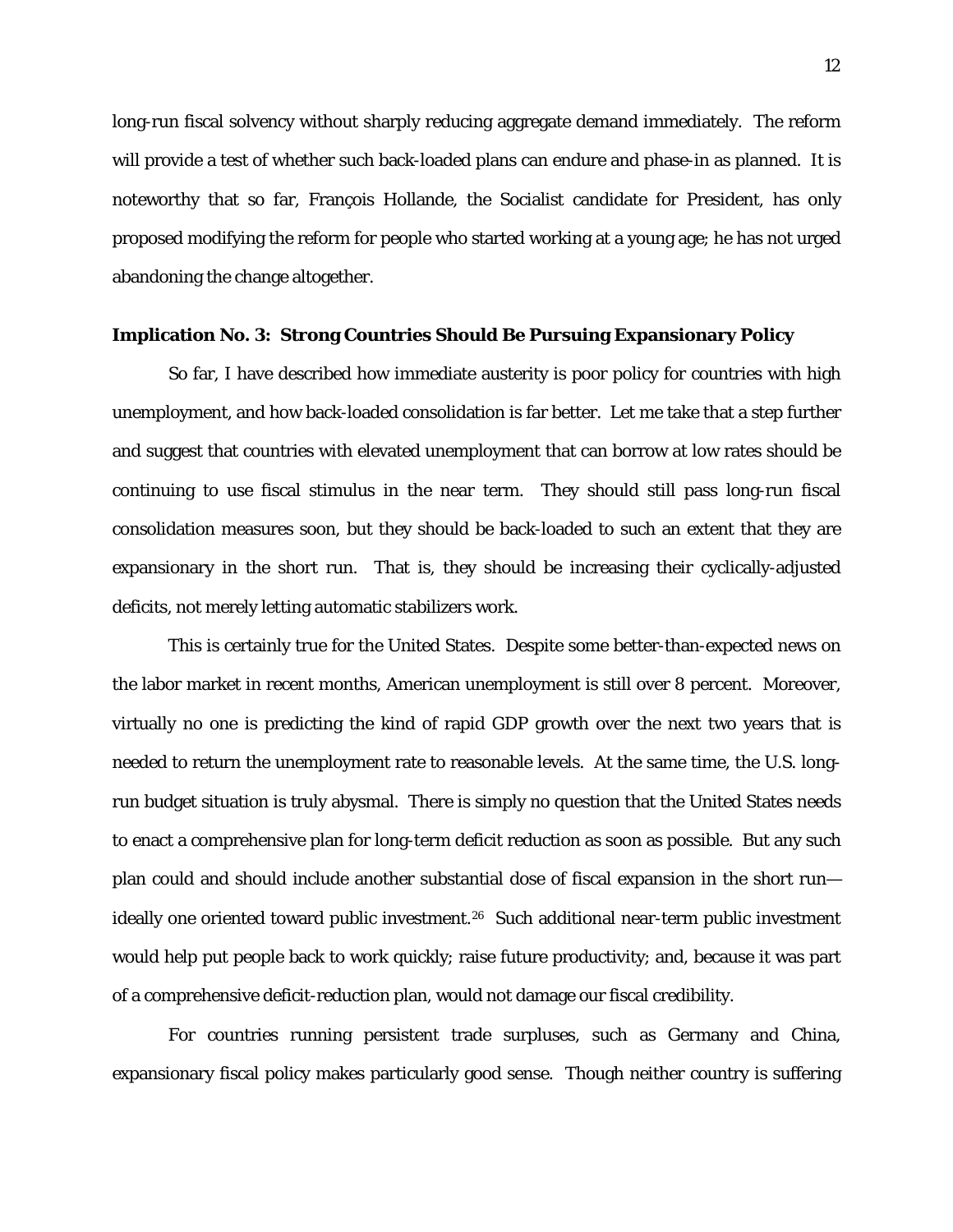high unemployment, both have seen growth slow noticeably in recent months. Moves to stimulate domestic demand, such as tax cuts for consumers, would shrink trade surpluses and raise growth.

Such expansionary policies among countries able to undertake them would not only benefit those countries, but also have positive externalities on their neighbors and trading partners. Now the strength of these impacts is likely to vary, depending on the size of trade flows.<sup>[27](#page-28-9)</sup> But, for plausible import and overall multipliers, the effect on world trade and growth could well be large, particularly if a number of large countries undertook expansionary action. Moreover, I suspect that there are spillover effects working through channels other than trade. Concerted action by a number of countries could have an impact on confidence worldwide and on the health of the world financial system. These impacts would almost certainly benefit all countries.

## **Implication No. 4: Structural Reforms Are Good and Necessary, but Their Benefits Are Long-Term**

Periodically, European leaders discuss the need for pro-growth policies, and I get very excited because I think they finally understand that immediate austerity is not working. But then it becomes clear that what they are actually talking about are structural reforms to make labor markets more flexible and regulations less burdensome.

Such structural reforms are unquestionably needed in many countries, including the United States. For countries like Greece, Spain, and Italy to achieve robust, sustained growth, they will surely need to loosen the monopoly power of some unions, reform tax policy and increase compliance, and make it easier for new businesses to form and operate. The United States and other basically healthy economies also suffer from some unreasonable regulations and are under-investing in public goods such as education, infrastructure, and basic scientific research. Growth could be higher over the long run if we dealt with those problems. And because growth is essential to fiscal health, such structural reforms would be helpful for long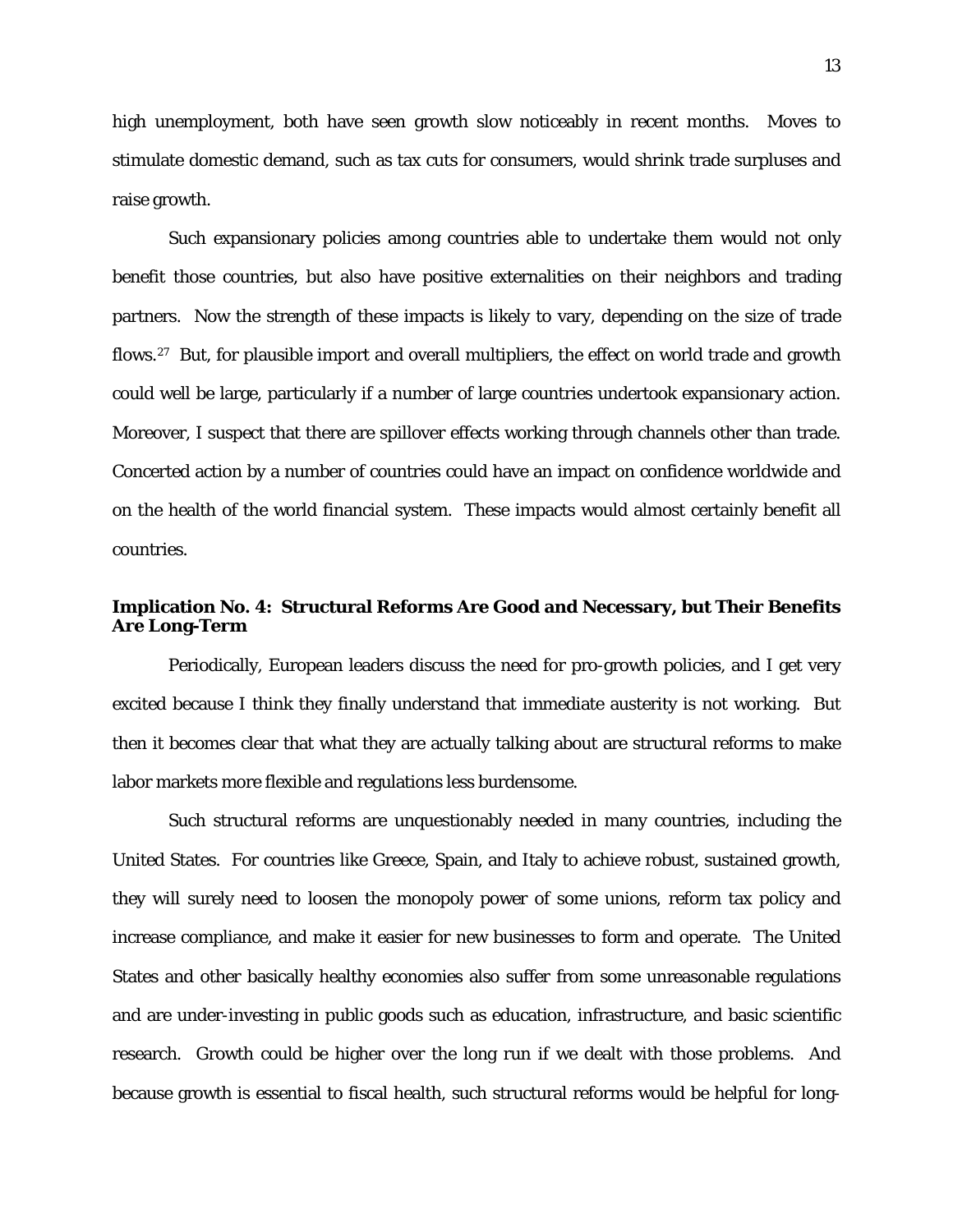run solvency.

But, we should not fool ourselves into thinking that structural reforms will raise growth rapidly. Right now, what is holding back growth in the United States and Europe is a continuing, profound lack of demand. Until we get demand up, growth is unlikely to accelerate noticeably.

On the other hand, the fact that structural reforms, particularly in the most troubled European countries, would be very helpful over the long run to both growth and fiscal sustainability suggests a possible alternative strategy. Rather than viewing structural changes as a complement to immediate fiscal austerity in these countries, perhaps they could be offered as a partial substitute. Indeed, they are just a more subtle form of back-loaded consolidation countries achieve better long-run fiscal outcomes by making pro-growth structural changes today. Since bond markets seem to understand the importance of growth for fiscal health, this should be a deal they would approve of.

## **Implication No. 5: Monetary Policy Needs to Be More Helpful**

So far I have been discussing the lessons for fiscal policy from the crisis. But perhaps one of the main messages is that monetary policy needs to play a bigger role. Many countries are in difficult situations—they have high unemployment and large long-run budget deficits. Back-loaded fiscal consolidation, with some fiscal expansion in the near term if possible, is a sensible way forward. But that process would be much easier if monetary policy were strongly expansionary.

The European Central Bank has certainly taken some extraordinary actions recently, which have been helpful. But it needs to do more. Its policy interest rate is not yet at zero, so that is the most obvious step that should be taken. Anything that would help growth is desperately needed in Europe right now.

More generally, the ECB is likely to need to buy the debt of troubled countries to help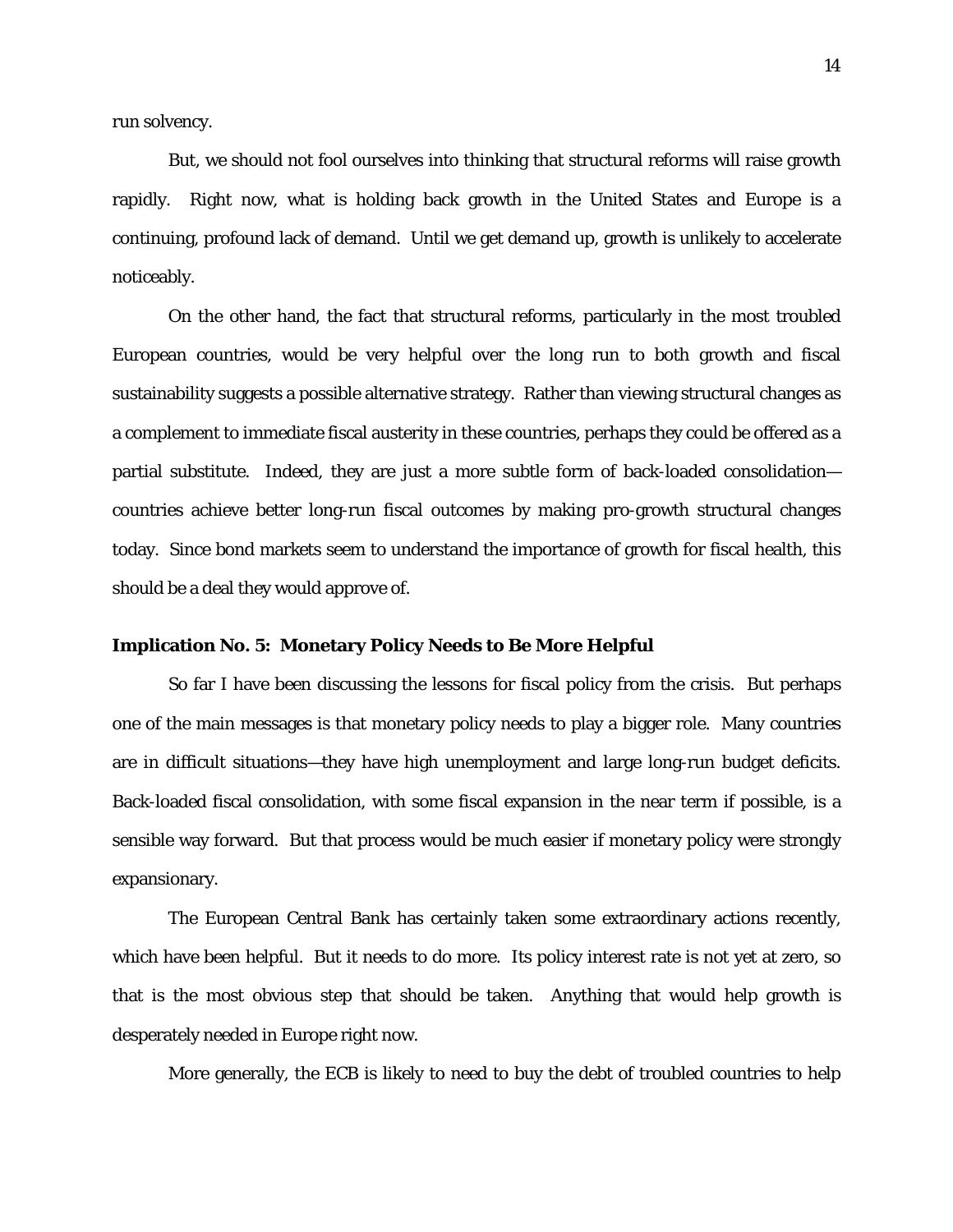reduce borrowing costs. I understand why it is hesitant to do this. But extreme situations call for extreme measures. If countries are willing to legislate serious, back-loaded fiscal consolidations, ECB actions could help to provide the breathing room they need to phase in the fiscal consolidation gradually. And if these extraordinary monetary actions were part of a broader program of expanded emergency funds from European governments and the IMF, the risk to the ECB should be manageable.

Likewise, the Federal Reserve has taken extraordinary actions in the United States to support the recovery. But given that inflation is at or below the Fed's target, while unemployment is dramatically above, it is hard to imagine why American monetary policymakers are not using the tools they still have to do more to aid the economy. This is particularly true in light of the fiscal consolidation that is going to need to take place in the United States, and the extreme difficulty of getting further fiscal stimulus through Congress.

#### **IV. CONCLUSION**

Fiscal policy experts and policymakers, like monetary policymakers, are often grouped into crude bins. Fiscal hawks care about the long-run deficit and want immediate action to get it down; fiscal doves care about unemployment and want to use fiscal stimulus to reduce it. My argument is that we need an approach that firmly embraces both points of view. We have learned from the crisis that persistent long-run deficits are very dangerous *and* that fiscal stimulus is a very effective countercyclical tool. Unfortunately, the same power that makes fiscal stimulus so helpful in a downturn means that immediate moves to deficit reduction are likely to greatly exacerbate the unemployment problem.

As I have described, there is a sensible way to balance the two fiscal policy imperatives. It is to pass specific fiscal consolidation measures right now that lower long-run deficits, but ensure that actual spending cuts and tax increases phase in only gradually as countries recover. For deeply troubled countries in desperate need of structural reforms, those reforms should be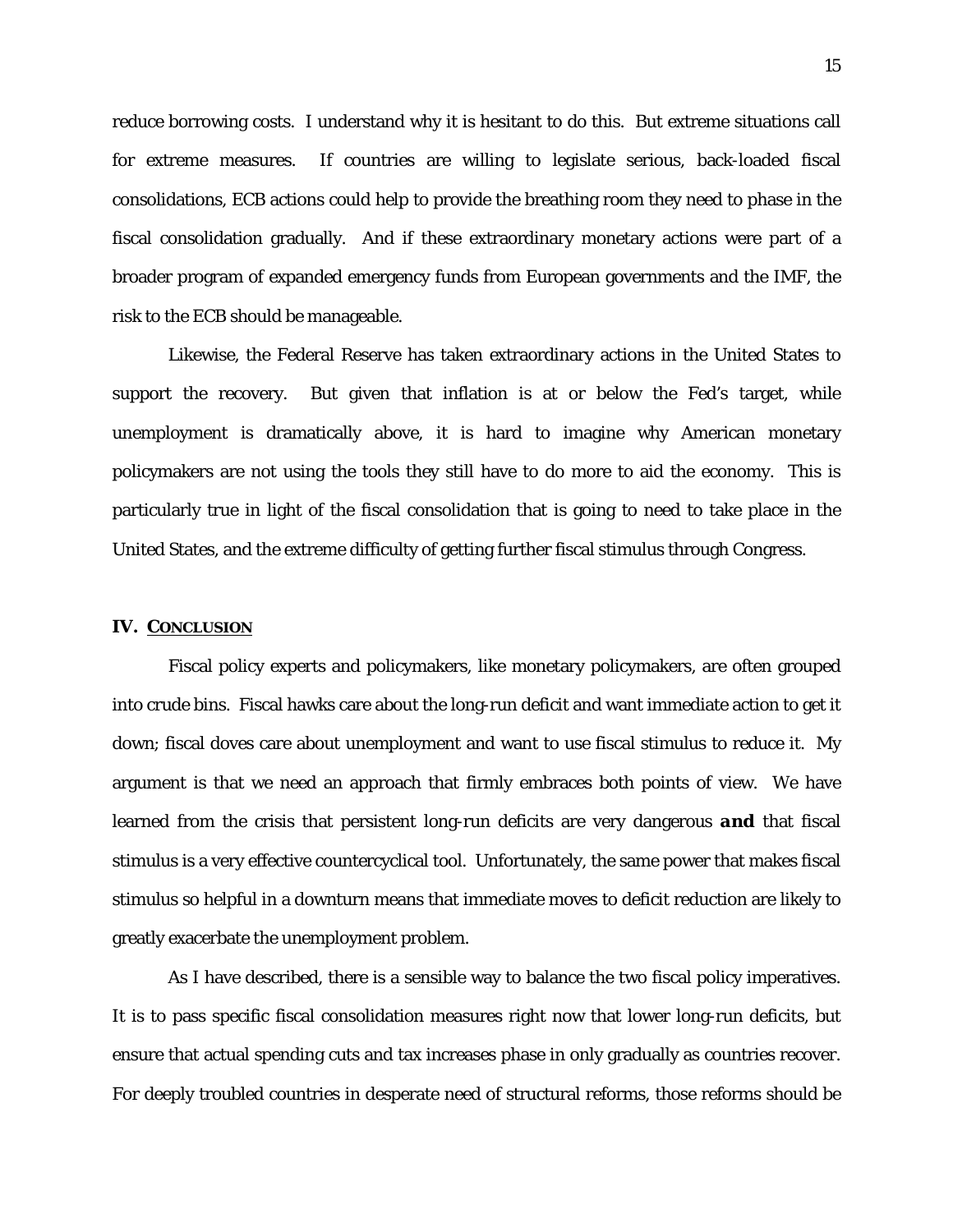embraced not as a pleasant addendum to a fiscal consolidation package, but as a central component. They are as real and effective a long-run deficit reduction tool as phased-in tax increases or spending cuts.

For countries such as the United States, Japan, the United Kingdom, and France, whose long-run fiscal conditions are serious but where markets are not yet very concerned, the fiscal consolidations can and should be so back-loaded that they are actually expansionary in the near term. Temporary moves to reduce unemployment more quickly will help minimize any permanent toll the Great Recession takes on these countries. And in trade surplus countries, such as Germany and China, fiscal expansion to increase domestic demand would not only improve their own growth performance, it could be a prudent and cost-effective way to help their more troubled neighbors and trading partners.

The policy prescriptions I have described are not easy to explain to voters or to ideologues. They are nuanced, and so easily caricatured as undoing with one hand what the other is doing. Their key element is dynamics—using credible plans for consolidation to lower borrowing costs and end fiscal crises in the near term, while not taking immediate austerity measures that would devastate growth and raise unemployment at a time when what countries need most is to grow.

What could cause this nuanced dynamic approach to actually triumph is that the current measures are not working. Sooner or later, politicians and citizens are going to demand a strategy that actually does.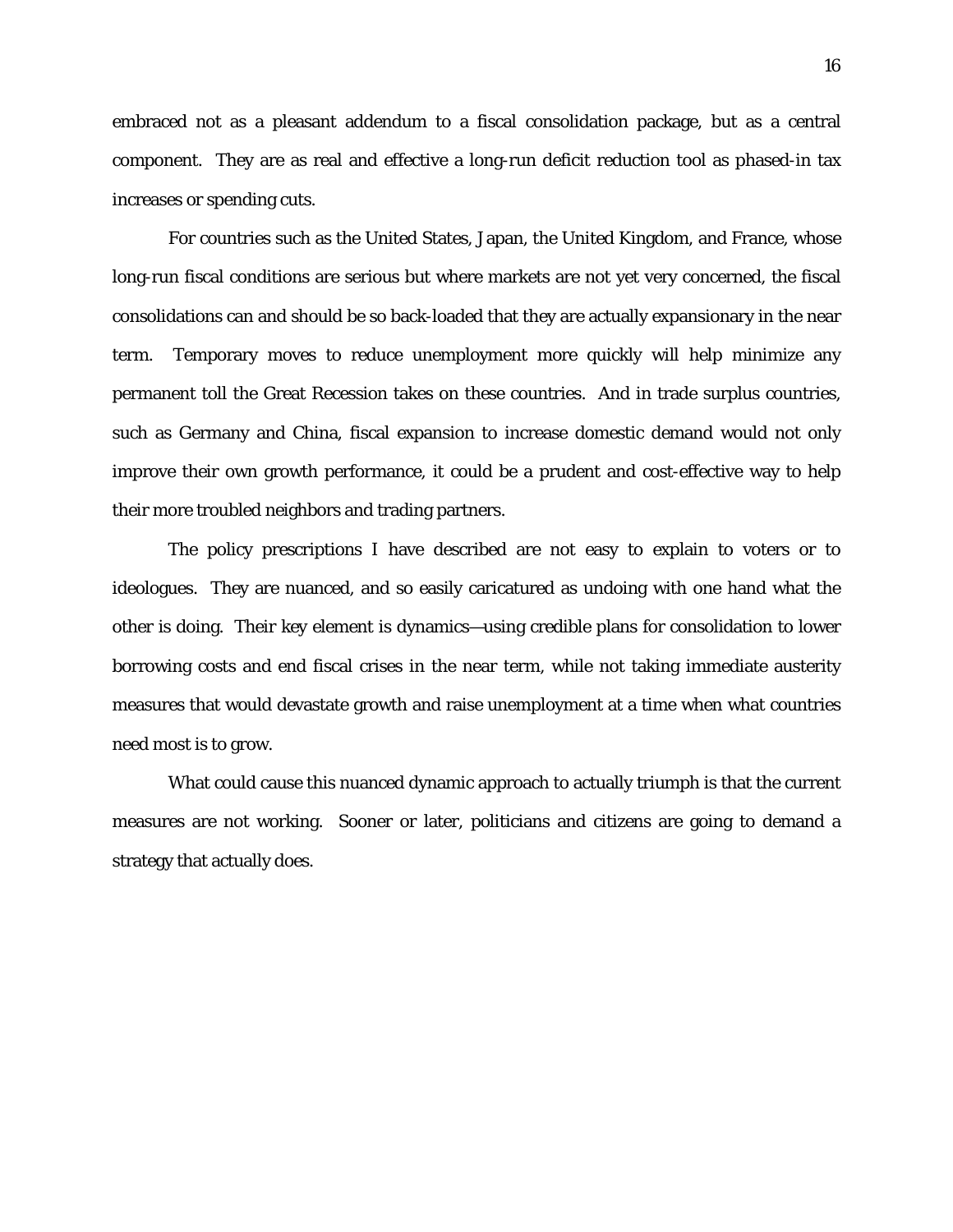| <b>Study</b>                                  | <b>Source of Variation</b>                                                               | <b>Baseline Estimate of:</b><br>Regional Multiplier Cost per Job |           |
|-----------------------------------------------|------------------------------------------------------------------------------------------|------------------------------------------------------------------|-----------|
| <b>Chodorow-Reich</b><br>et al. (forthcoming) | Formulaic spending in<br><b>American Recovery and</b><br><b>Reinvestment Act of 2009</b> | 2.1                                                              | \$26,000  |
| Wilson (forthcoming)                          | Formulaic spending in<br><b>American Recovery and</b><br><b>Reinvestment Act of 2009</b> |                                                                  | \$125,000 |
| Suárez Serrato and<br>Wingender (2011)        | <b>Impact of decennial census</b><br>on Federal transfers                                | 1.9                                                              | \$30,000  |
| Shoag (2010)                                  | Windfall returns on pension<br>investments                                               | 2.1                                                              | \$35,000  |
| Nakamura and<br>Steinsson (2011)              | Regional distribution of<br>changes in defense spending                                  | 1.5                                                              |           |
| <b>Clemens and Miran</b><br>(forthcoming)     | Responses to mid-year budget<br>shocks                                                   | 0.3 <sup>a</sup>                                                 |           |
|                                               |                                                                                          |                                                                  |           |

# Cross-Section Studies of the Impact of Fiscal Policy

aThe estimated multiplier is for a very short time period—the six months following a budget shock.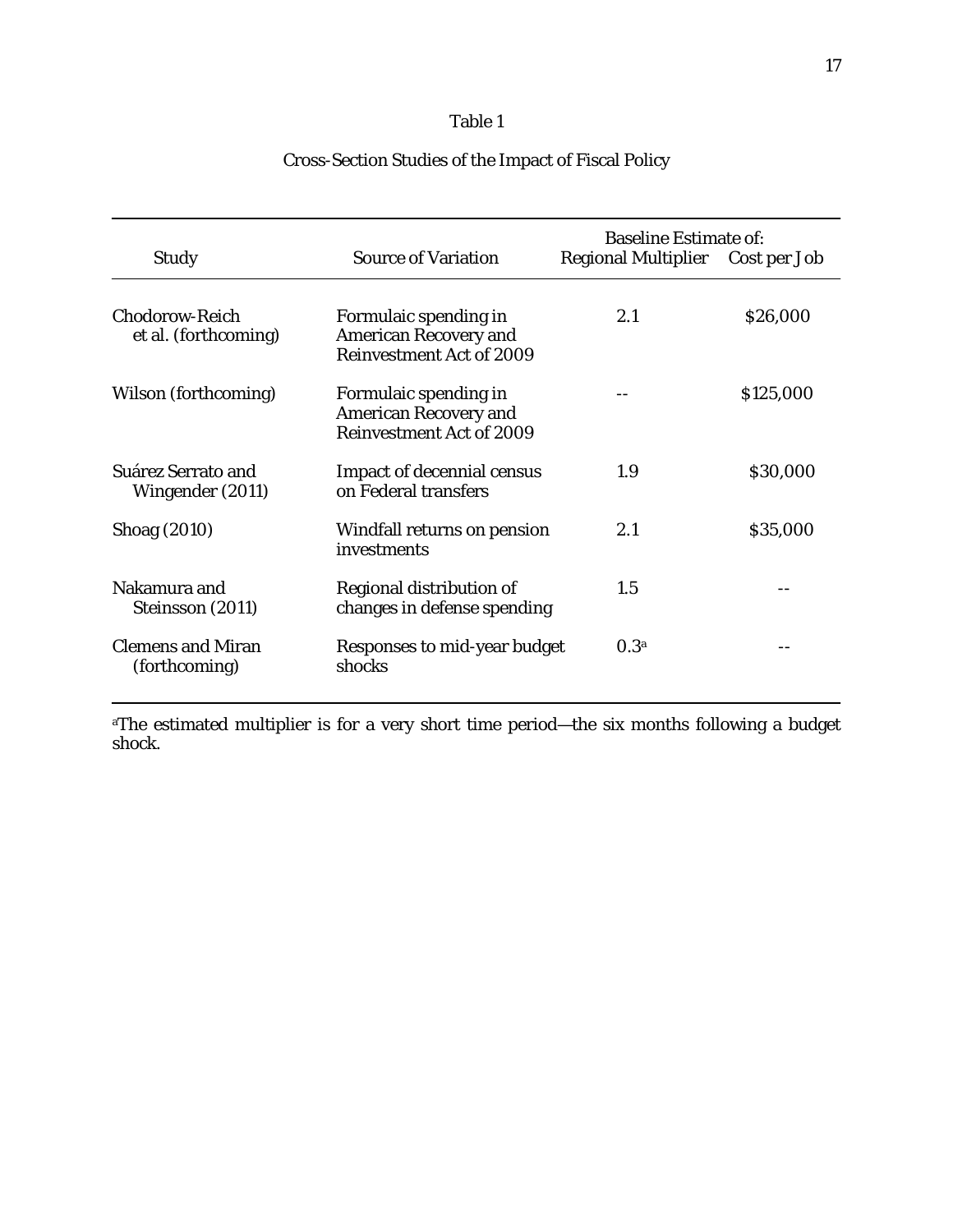## Ten Largest Daily Increases in Spanish 10-Year Government Bond Rate and the Associated News Analysis, April 1, 2011 – March 31, 2012

| Date                                                                                                                                                                                                                                        | <b>Amount of Increase</b><br>(Basis Points) | Type of News Associated with the Increase                                                                                                                                                                                                                                                                                                                                            |  |  |
|---------------------------------------------------------------------------------------------------------------------------------------------------------------------------------------------------------------------------------------------|---------------------------------------------|--------------------------------------------------------------------------------------------------------------------------------------------------------------------------------------------------------------------------------------------------------------------------------------------------------------------------------------------------------------------------------------|--|--|
| 12/9/2011                                                                                                                                                                                                                                   | 48                                          | European policy response                                                                                                                                                                                                                                                                                                                                                             |  |  |
| remarks reversed a rally in the region's government bond markets."                                                                                                                                                                          |                                             | "Mr. Draghi  poured cold water on proposals to allow Europe's national central banks to channel money to<br>governments via third parties such as the International Monetary Fund or Europe's bailout funds.  Mr. Draghi's                                                                                                                                                           |  |  |
| 11/17/2011                                                                                                                                                                                                                                  | 47                                          | Spanish finances, European policy response<br>"The euro-zone debt market brushed off renewed efforts by the European Central Bank to support Italian and Spanish<br>government bonds after new warnings on Spanish debt sustainability.  German Chancellor Angela Merkel on<br>Thursday reinforced her opposition to expanding the ECB's role in supporting sovereign-debt markets." |  |  |
| 7/18/2011                                                                                                                                                                                                                                   | 31                                          | European policy response                                                                                                                                                                                                                                                                                                                                                             |  |  |
|                                                                                                                                                                                                                                             |                                             | "Spanish and Italian bond yields climbed, as rifts appeared ahead of Thursday's summit of euro-zone leaders."                                                                                                                                                                                                                                                                        |  |  |
| 1/4/2012                                                                                                                                                                                                                                    | 31                                          | Spanish finances                                                                                                                                                                                                                                                                                                                                                                     |  |  |
| "In a new sign of a Spain's deepening financial crisis, the regional government of Valencia on Wednesday said it was a<br>week late in repaying a [euro] 123 million (\$160 million) debt to Deutsche Bank AG."                             |                                             |                                                                                                                                                                                                                                                                                                                                                                                      |  |  |
| 11/15/2011                                                                                                                                                                                                                                  | 28                                          | Economic growth                                                                                                                                                                                                                                                                                                                                                                      |  |  |
|                                                                                                                                                                                                                                             |                                             | "The risk of a new recession threatens to compound the euro zone's debt crisis."                                                                                                                                                                                                                                                                                                     |  |  |
| 7/25/2011<br>Italy."                                                                                                                                                                                                                        | 27                                          | European policy response<br>"Markets on Monday reflected investors' belief that the Brussels agreement fell short. Analysts and investment<br>strategists said they still doubted EU leaders could handle fiscal problems in larger economies such as Spain and                                                                                                                      |  |  |
| 8/2/2011                                                                                                                                                                                                                                    | 25                                          | Economic growth                                                                                                                                                                                                                                                                                                                                                                      |  |  |
| "Worsening economic indicators in both the U.S. and Europe, as well as the debt crisis, leave little appetite for the<br>bonds of risky countries in the euro zone's south."                                                                |                                             |                                                                                                                                                                                                                                                                                                                                                                                      |  |  |
| 11/25/2011                                                                                                                                                                                                                                  | 20                                          | European policy response                                                                                                                                                                                                                                                                                                                                                             |  |  |
| response to the currency bloc's debt crisis."                                                                                                                                                                                               |                                             | "Investors began giving up on the euro zone's ability to break the political gridlock that is blocking a more decisive                                                                                                                                                                                                                                                               |  |  |
| 1/6/2012                                                                                                                                                                                                                                    | 20                                          | Economic growth, European policy response                                                                                                                                                                                                                                                                                                                                            |  |  |
| "The euro zone's debt stresses are back in force  touched off by new political paralysis in Belgium, signs of slowing<br>economic recovery and a proposed European Union rule that private investors take a hit in cases of bank failures." |                                             |                                                                                                                                                                                                                                                                                                                                                                                      |  |  |
| 7/11/2011                                                                                                                                                                                                                                   | 19                                          | <b>Spanish finances</b>                                                                                                                                                                                                                                                                                                                                                              |  |  |
| Spain's risk premium to records."                                                                                                                                                                                                           |                                             | "A new leader of Spain's Castilla La Mancha region said on Monday that it has a budget deficit more than twice as<br>large as had previously been thought, raising new concerns over the true state of regional finances and helping to send                                                                                                                                         |  |  |

## Sources: Eurostat and *Wall Street Journal*.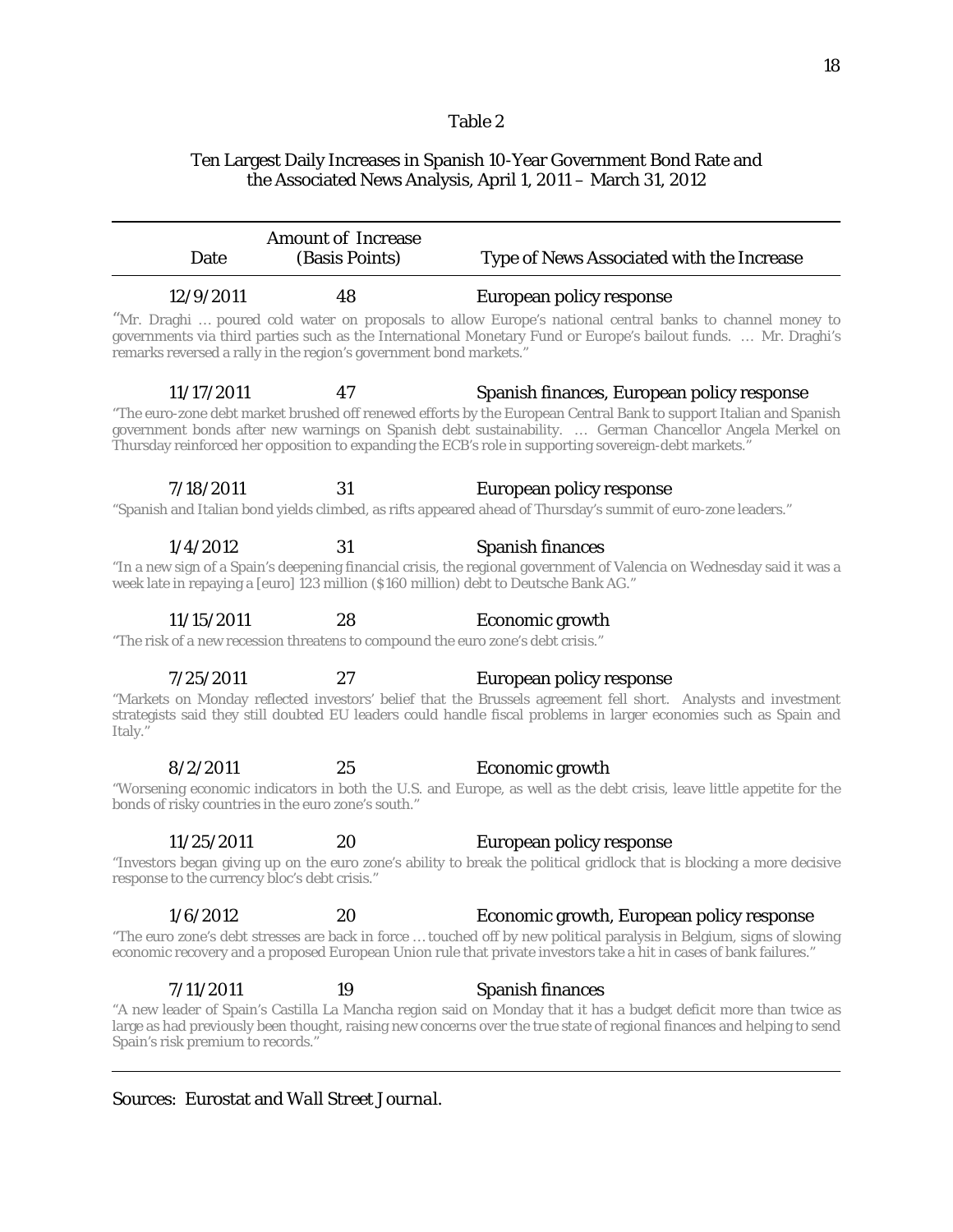## Fiscal Austerity and Fiscal Outcomes

| Country               | Cyclically-Adjusted<br>Surplus in 2009<br>(Percent of GDP) | Change in Cyclically-<br><b>Adjusted Surplus,</b><br>2009-2011<br>(Percent of GDP) | Change in<br>Unemployment<br>Rate, 2009-2011<br>(Percentage Points) | <b>Change in Gross</b><br>Debt-to-GDP<br>Ratio, 2009-2012<br>(Percent of GDP) |
|-----------------------|------------------------------------------------------------|------------------------------------------------------------------------------------|---------------------------------------------------------------------|-------------------------------------------------------------------------------|
| Greece                | $-17.5$                                                    | 11.5                                                                               | 8.2                                                                 | 30.9                                                                          |
| <b>Ireland</b>        | $-9.6$                                                     | 3.7                                                                                | 2.5                                                                 | 56.0                                                                          |
| Portugal              | $-7.4$                                                     | 4.2                                                                                | 2.3                                                                 | 18.5                                                                          |
| Spain                 | $-9.7$                                                     | 5.0                                                                                | 3.7                                                                 | 13.9                                                                          |
| <b>United Kingdom</b> | $-8.5$                                                     | 1.9                                                                                | 0.5                                                                 | 18.2                                                                          |

Sources: International Monetary Fund (2011) and Eurostat.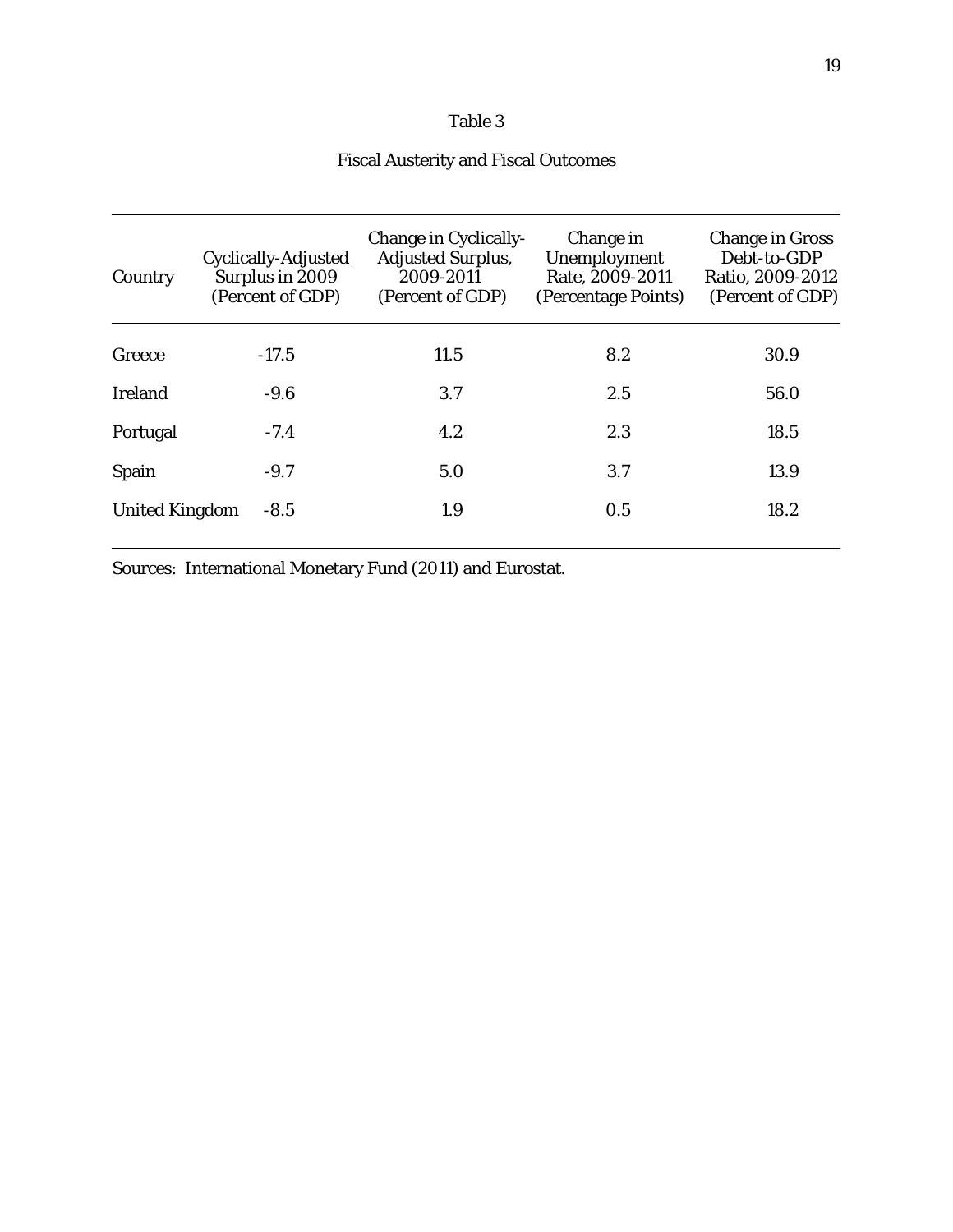## Examples of Back-Loaded Fiscal Consolidations

| Country              | Years     | <b>Actions and Carry Through</b>                                                                                                                                                                                                                                                                     |
|----------------------|-----------|------------------------------------------------------------------------------------------------------------------------------------------------------------------------------------------------------------------------------------------------------------------------------------------------------|
| <b>United States</b> | 1979-1982 | Social Security Amendments of 1977. Raised taxes<br>in a series of steps over twelve years. Early<br>increases occurred as legislated; later increases<br>were accelerated by the Social Security<br><b>Amendments of 1983.</b>                                                                      |
| <b>United States</b> | 1984-2027 | Social Security Amendments of 1983. Raised taxes<br>over seven years and phased in a gradual increase<br>in the retirement age through 2027. All actions<br>have occurred as originally legislated.                                                                                                  |
| <b>United States</b> | 1990-1995 | <b>Omnibus Budget Reconciliation Act of 1990.</b><br>Raised taxes and cut spending over five years.<br>The total projected consolidation was 2.2 percent of<br>GDP, with roughly twice as much coming from<br>spending cuts as from tax increases. All changes<br>occurred as originally legislated. |
| Sweden               | 1995-1998 | European Union Convergence Program, June 1995.<br>Aggressive fiscal consolidation equal to 8 percent of<br>GDP; almost all components were specified at the<br>outset. Changes occurred as planned.                                                                                                  |
| Australia            | 1996-1999 | Multi-year consolidation program announced in the<br>1996-97 budget. Actions specified in advance<br>included both tax increases and spending cuts,<br>totaling 1.2 percent of GDP over four years.<br>Consolidation occurred as planned.                                                            |

Sources: Romer and Romer (2009) and Devries, Guajardo, Leigh, and Pescatori (2011).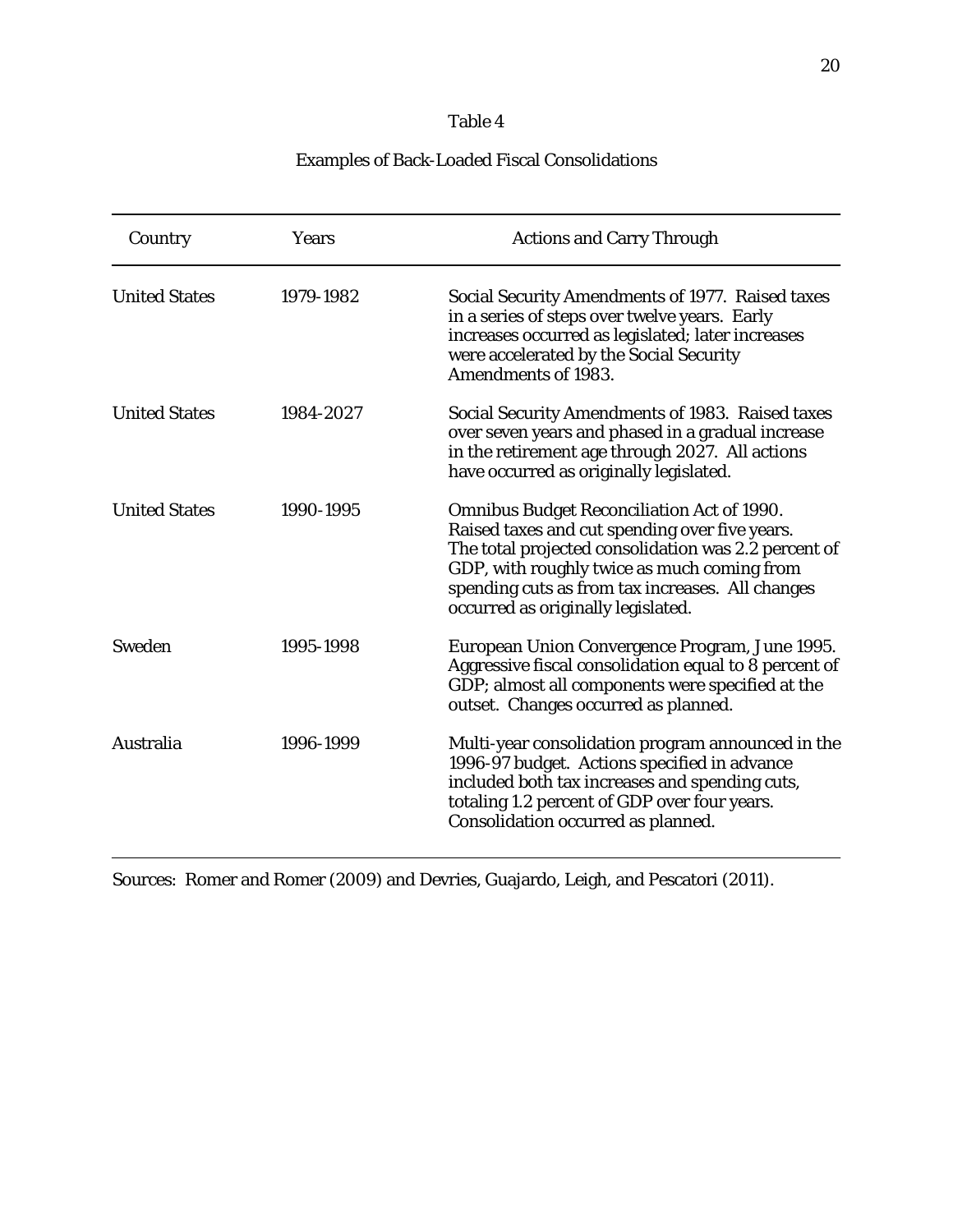



Estimates of the Natural Rate of Unemployment in the United States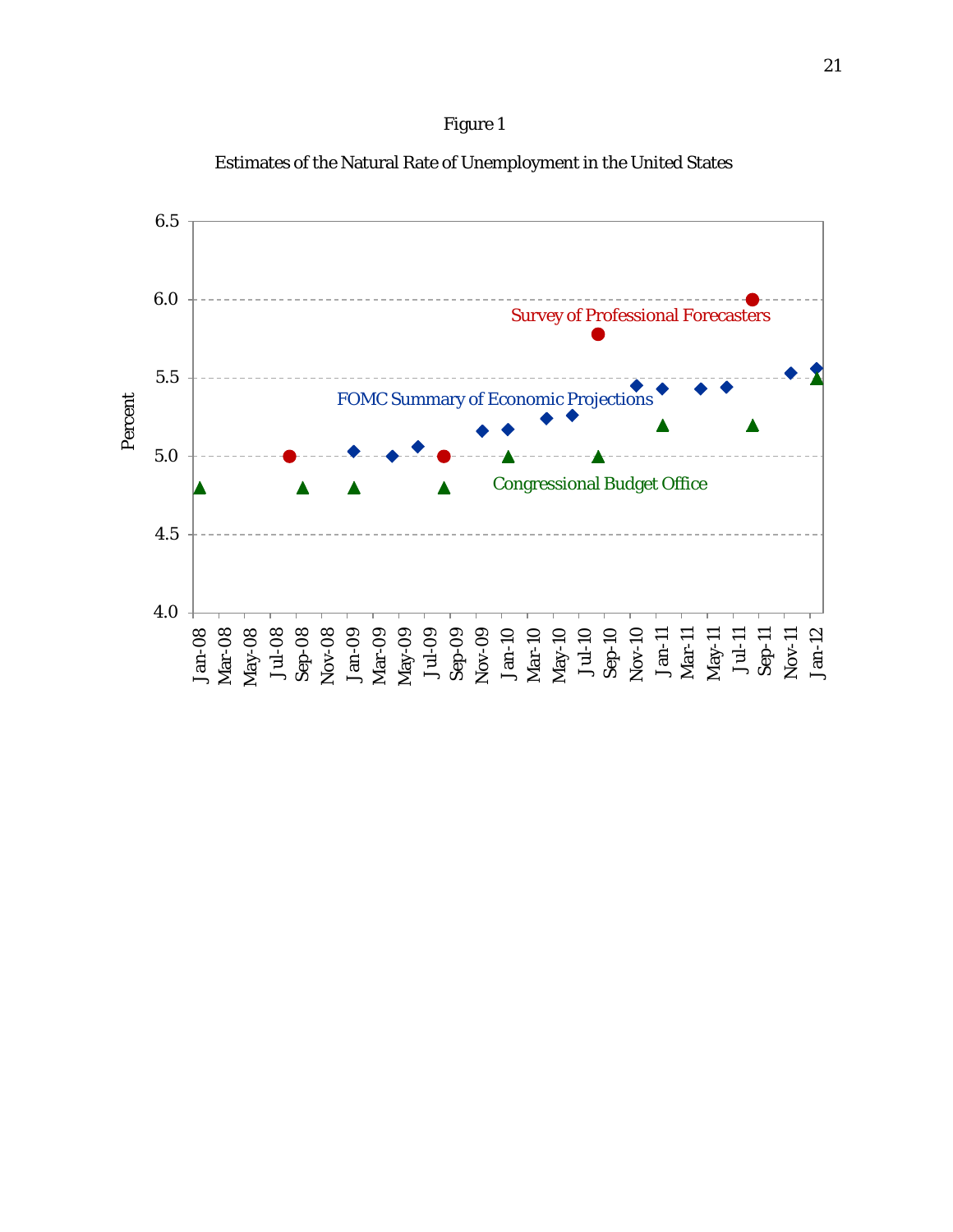# Figure 2

Fiscal Stimulus and Debt Loads in the G-20

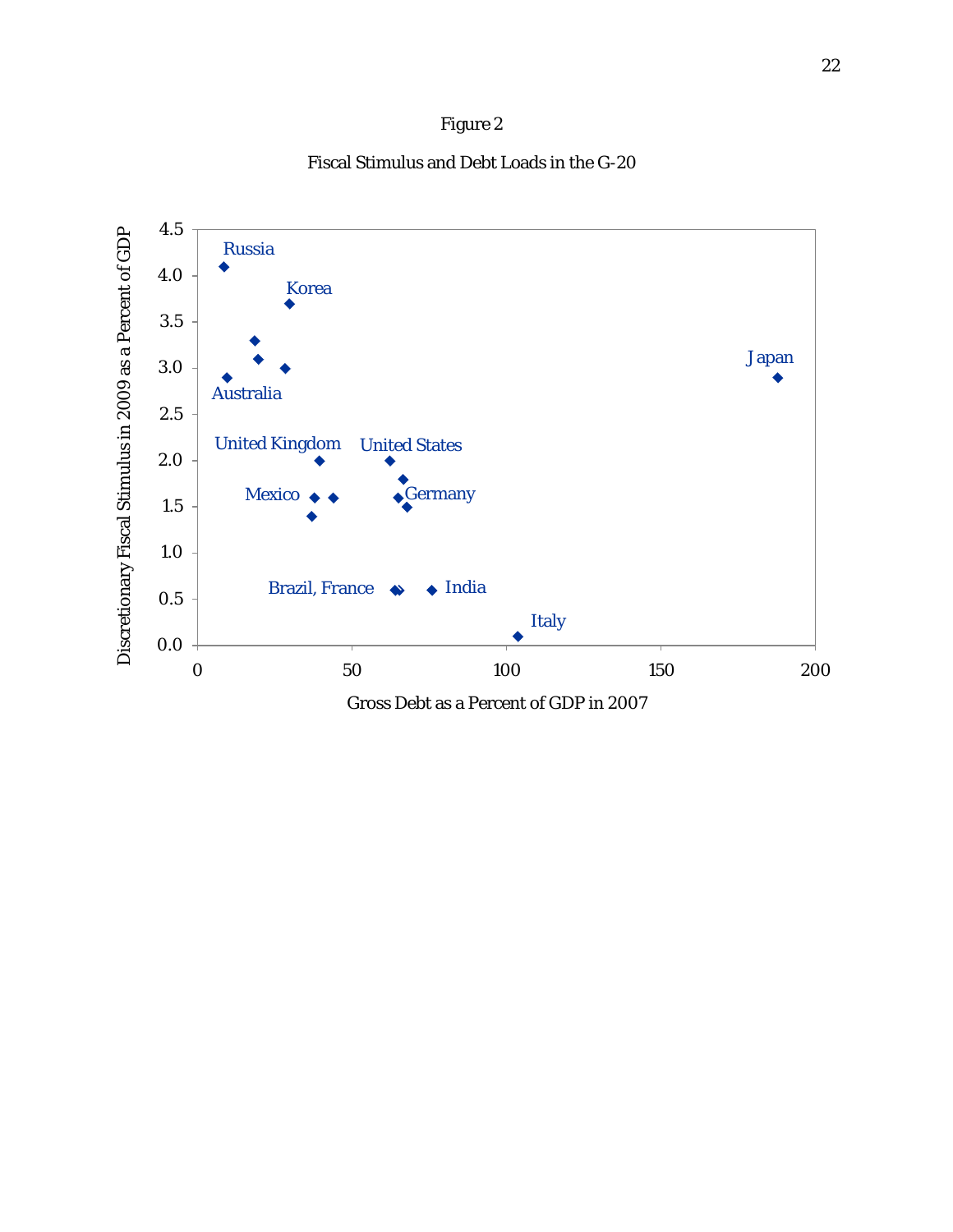## Figure 3

## Change in Debt-to-GDP Ratio, 2009-2012 and Change in Cyclically-Adjusted Surplus, 2009-2011, Partialling Out the Level of the Cyclically-Adjusted Surplus in 2009



Change in Cyclically-Adjusted Surplus as a Percent of GDP, 2009-2011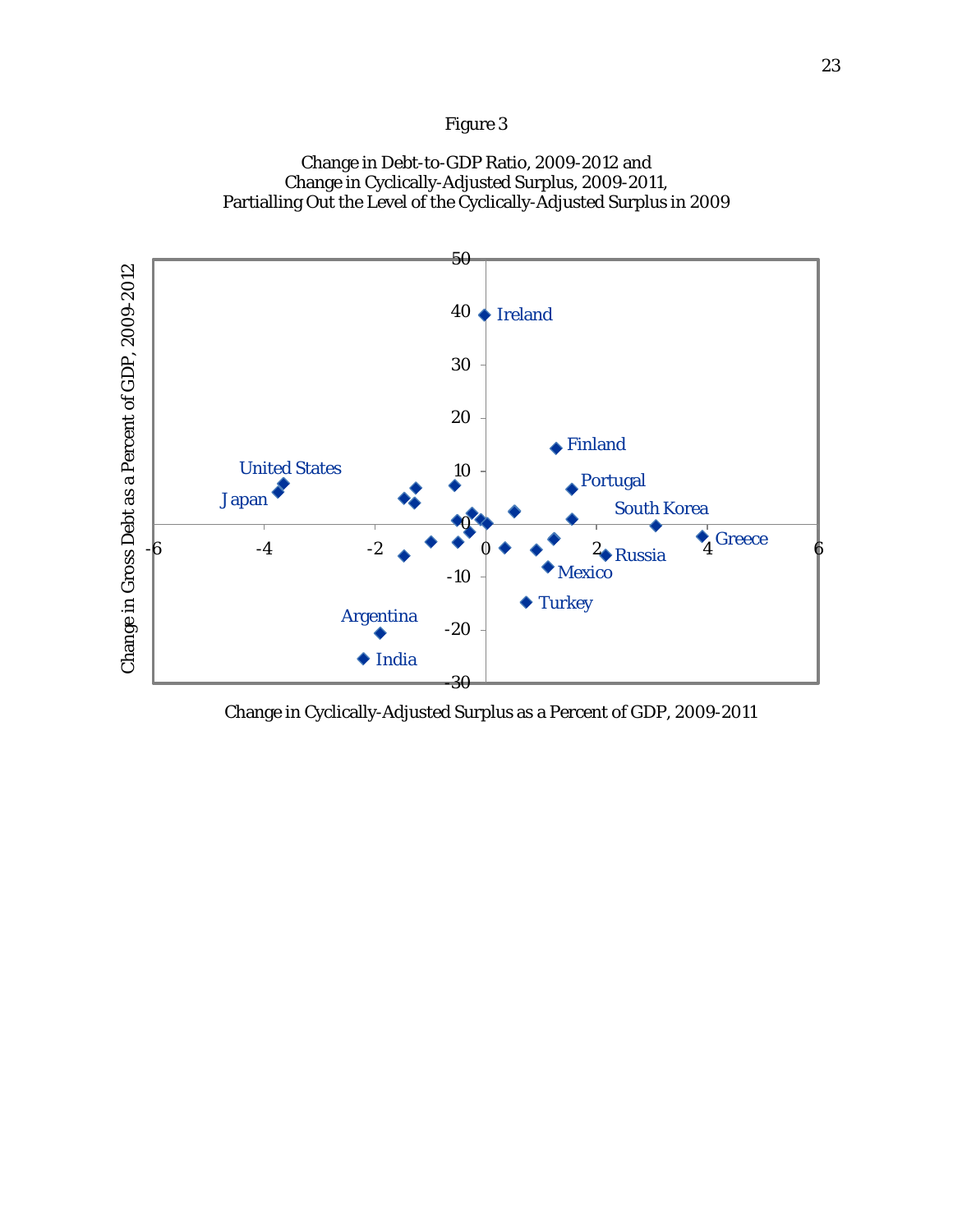### **REFERENCES**

- Alesina, Alberto, and Silvia Ardagna. 2010. "Large Changes in Fiscal Policy: Taxes versus Spending." *Tax Policy and the Economy* 24: 35-68.
- Ball, Laurence. 1999. "Aggregate Demand and Long-Run Unemployment." *Brookings Papers on Economic Activity* (Fall): 189-251.
- Blanchard, Olivier. 2012. "Driving the Global Economy with the Brakes On." iMFDirect (January 24).
- Board of Governors of the Federal Reserve System. Various dates. "Minutes of the Federal Open Market Committee."
- Chodorow-Reich, Gabriel, Laura Feiveson, Zachary Liscow, and William Gui Woolston. Forthcoming. "Does State Fiscal Relief During Recessions Increase Employment? Evidence from the American Recovery and Reinvestment Act." *American Economic Journal: Economic Policy*.
- Christiano, Lawrence, Martin Eichenbaum, and Sergio Rebelo. 2011. "When Is the Government Spending Multiplier Large?" *Journal of Political Economy* 119 (February): 78-121.
- Clemens, Jeffrey, and Stephen Miran. Forthcoming. "Fiscal Policy Multipliers on Sub-National Government Spending." *American Economic Journal: Economic Policy*.
- Cloyne, James. 2011. "What Are the Effects of Tax Changes in the United Kingdom? New Evidence from a Narrative Evaluation." Unpublished paper, University College London (April).
- Congressional Budget Office. Various dates. "The Budget and Economic Outlook" and "Budget and Economic Outlook: An Update."
- Congressional Budget Office. 2012. "The Budget and Economic Outlook: Fiscal Years 2012 to 2022" (January).
- Cottarelli, Carlo. 2012a. "Fiscal Adjustment: Too Much of a Good Thing?" VOX (February 8).
- Cottarelli, Carlo. 2012b. "Fiscal Policy in Advanced Economies: Fiscal Adjustment, Efficiency, and Growth." Presentation at Milan Catholic University (March 13).
- DeLong, J. Bradford, and Lawrence H. Summers. 2012. "Fiscal Policy in a Depressed Economy." Unpublished paper, University of California, Berkeley (March).
- Devries, Peter, Jaime Guajardo, Daniel Leigh, and Andrea Pescatori. 2011. "A New Action-Based Dataset of Fiscal Consolidation." IMF Working Paper WP/11/128 (June).
- Federal Reserve Bank of Philadelphia. 2011. "Survey of Professional Forecasters, Third Quarter 2011." August.
- Gale, William G. and Peter R. Orszag. 2003. "Economic Effects of Sustained Budget Deficits." *National Tax Journal* 56 (September): 463-85.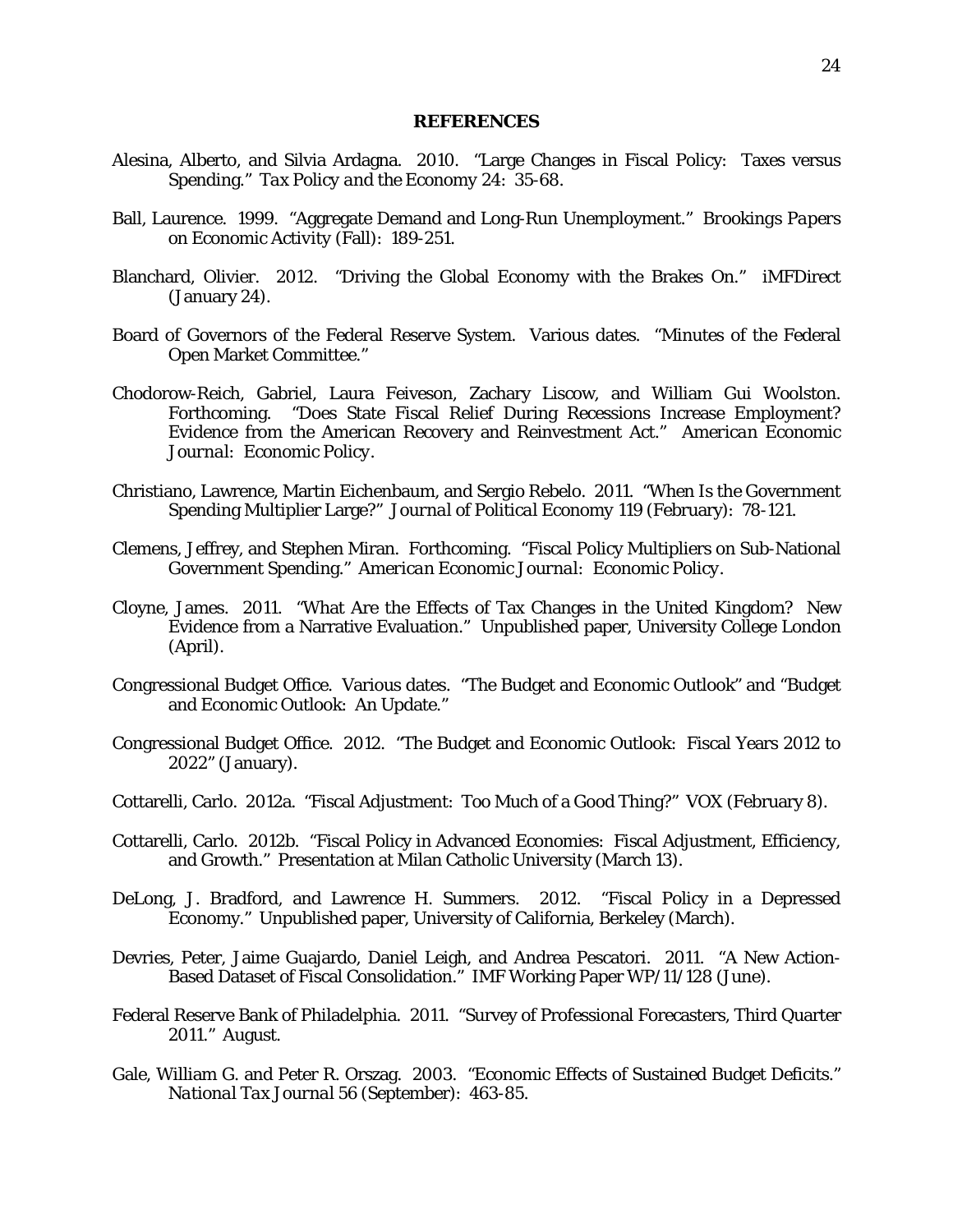- Giavazzi, Francesco, and Marco Pagano. 1990. "Can Severe Fiscal Contractions Be Expansionary? Tales of Two Small European Countries." *NBER Macroeconomics Annual* 5: 75-111.
- International Monetary Fund. 2010. "Will It Hurt? Macroeconomic Effects of Fiscal Consolidation." Chapter 3 of *World Economic Outlook: Recovery, Risk, and Rebalancing*: 93-124. October.
- International Monetary Fund. 2011. *Fiscal Monitor. Shifting Gears: Tackling Challenges on the Road to Fiscal Adjustment*. April.
- Ivanova, Anna, and Sebastian Weber. 2011. "Do Fiscal Spillovers Matter?" IMF Working Paper No. WP/11/211 (September).
- Lagarde, Christine. 2012. "Global Challenges in 2012." Speech in Berlin (January 23).
- Nakamura, Emi, and Jón Steinsson. 2011. "Fiscal Stimulus in a Monetary Union: Evidence from U.S. Regions." National Bureau of Economic Research Working Paper No. 17391 (September).
- Niskanen, William A. 1978. "Deficits, Government Spending, and Inflation: What Is the Evidence?" *Journal of Monetary Economics* 4 (August): 591-602.
- Perotti, Roberto. 2011. "The 'Austerity Myth': Gain Without Pain?" NBER Working Paper No. 17571 (November).
- Ramey, Valerie A. 2011. "Identifying Government Spending Shocks: It's All in the Timing." *Quarterly Journal of Economics* 126 (February): 1-50.
- Romer, Christina D., and David H. Romer. 2009. "A Narrative Analysis of Postwar Tax Changes." Unpublished paper, University of California, Berkeley (June).
- Romer, Christina D., and David H. Romer. 2010. "The Macroeconomic Effects of Tax Changes: Estimates Based on a New Measure of Fiscal Shocks." *American Economic Review* 100 (June): 763-801.
- Shambaugh, Jay. 2012. "The Euro's Three Crises." Unpublished paper, Georgetown University (March).
- Shoag, Daniel. 2010. "The Impact of Government Spending Shocks: Evidence on the Multiplier from State Pension Plan Returns." Unpublished paper, Harvard University.
- Suárez Serrato, Juan Carlos, and Philippe Wingender. 2011. "Estimating Local Fiscal Multipliers." Unpublished paper, University of California, Berkeley (November).
- U. S. Council of Economic Advisers, 2010. *Economic Report of the President, 2010*.
- Wilson, Daniel J. Forthcoming. "Fiscal Spending Jobs Multipliers: Evidence from the 2009 American Recovery and Reinvestment Act." *American Economic Journal: Economic Policy*.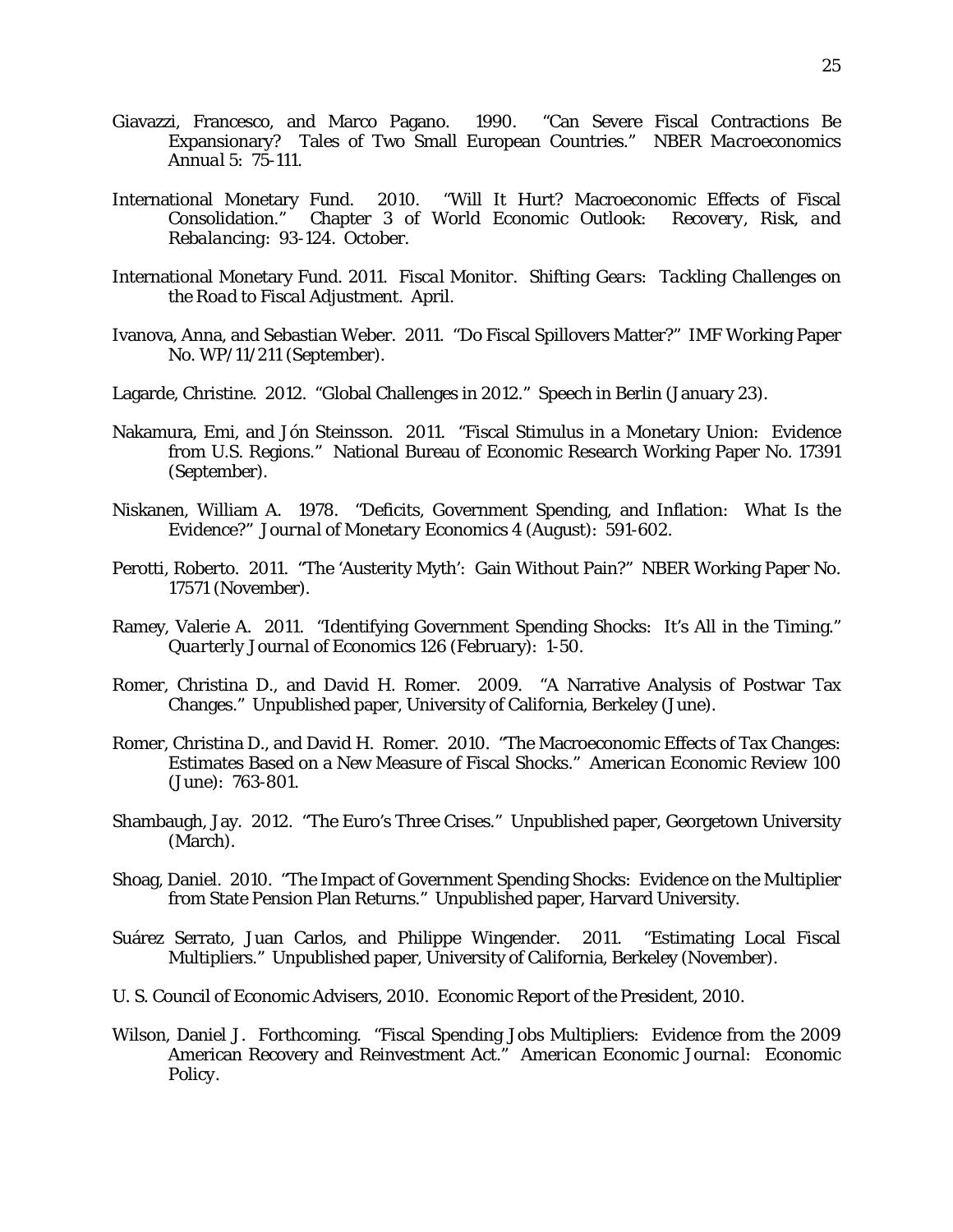Woodford, Michael. 2011. "Simple Analytics of the Government Expenditure Multiplier." *American Economic Journal: Macroeconomics* 3 (January): 1-35.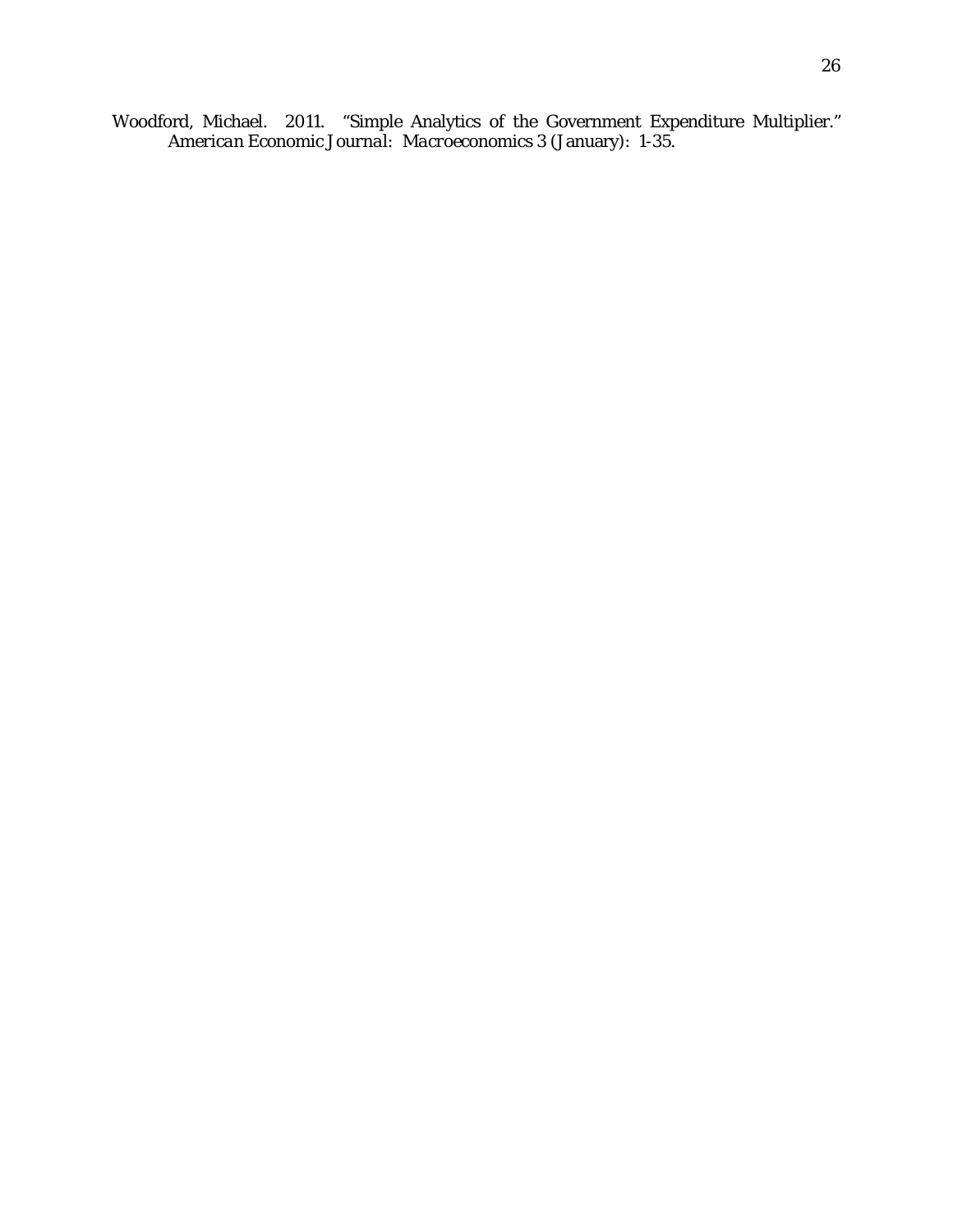#### **ENDNOTES**

<span id="page-27-0"></span><sup>1</sup> See, for example, Lagarde (2012), Blanchard (2012), and Cottarelli (2012a).

<span id="page-27-1"></span><sup>2</sup> Romer and Romer (2010); and Ramey (2011).

<span id="page-27-2"></span><sup>3</sup> Cloyne (2011) finds comparable results in a similar study for the United Kingdom.

<span id="page-27-3"></span><sup>4</sup> Chodorow-Reich et al. (forthcoming); Wilson (forthcoming). Chodorow-Reich et al. look at a relatively narrow component of formulaic spending; Wilson augments their measure with other spending that also has a strong formulaic component.

<span id="page-27-4"></span><sup>5</sup> The Clemens and Miran (forthcoming) study finds a substantially lower multiplier, but the horizon considered is much shorter than in the other studies. Clemens and Miran's multiplier is for just the six months after a mid-year budget shock. When they look over longer horizons, the effects are larger, but also substantially less precisely estimated.

<span id="page-27-5"></span><sup>6</sup> Nakamura and Steinsson (2011).

<span id="page-27-6"></span><sup>7</sup> Alesina and Ardagna (2010).

<span id="page-27-7"></span><sup>8</sup> See Giavazzi and Pagano (1990) and Perotti (2011).

<span id="page-27-8"></span><sup>9</sup> International Monetary Fund (2010).

<span id="page-27-9"></span><sup>10</sup> See, for example, Shambaugh (2012).

<span id="page-27-10"></span><sup>11</sup> See, for example, Christiano, Eichenbaum, and Rebelo (2011) and Woodford (2011).

<span id="page-27-11"></span><sup>12</sup> Ball (1999).

<span id="page-27-12"></span><sup>13</sup> Congressional Budget Office (various dates); Board of Governors of the Federal Reserve System (various dates); Federal Reserve Bank of Philadelphia (2011). For the last two observations for CBO, I use the "long-term" natural rate, which is steady for at least the first five years after the forecast date in both cases. The FOMC estimates are computed as the means from the histograms of the estimates of the unemployment rate in the long run among the committee members.

<span id="page-27-13"></span><sup>14</sup> Congressional Budget Office (2012, p. 36). Half of the remaining increase in CBO's estimate of the natural rate comes from CBO's reassessment of what the natural rate prior to the crisis was. CBO attributes the other half to the effects of extended unemployment insurance and the sectoral reallocation of workers caused by such factors as the long-term reduction in the size of the construction sector.

DeLong and Summers (2012) focus on CBO's downward revision of the path of potential output since 2008. CBO (2012, pp. 44-45) attributes  $1/4$  percentage points of this revision to long-term effects of the crisis.

<span id="page-27-14"></span><sup>15</sup> See DeLong and Summers (2012).

<span id="page-27-15"></span><sup>16</sup> The interest rate data are from Eurostat, series IRT\_LT\_MCBY\_D. The data also show an increase of 41 basis points on 12/27/11 and 25 basis points on 7/12/11. However, news reports make no mention of an increase on those days, and in fact report that rates fell. For that reason I exclude those two observations and continue down the list of largest increases.

<span id="page-27-16"></span><sup>17</sup> In particular, I searched for the terms "Spain" or "Spanish" and "bond" or "interest." In each case, the date of the article matches the date of the interest rate change, which makes sense given the time difference and the timing of online posting. I double-checked any cases that were not completely clear using articles in the *New York Times*.